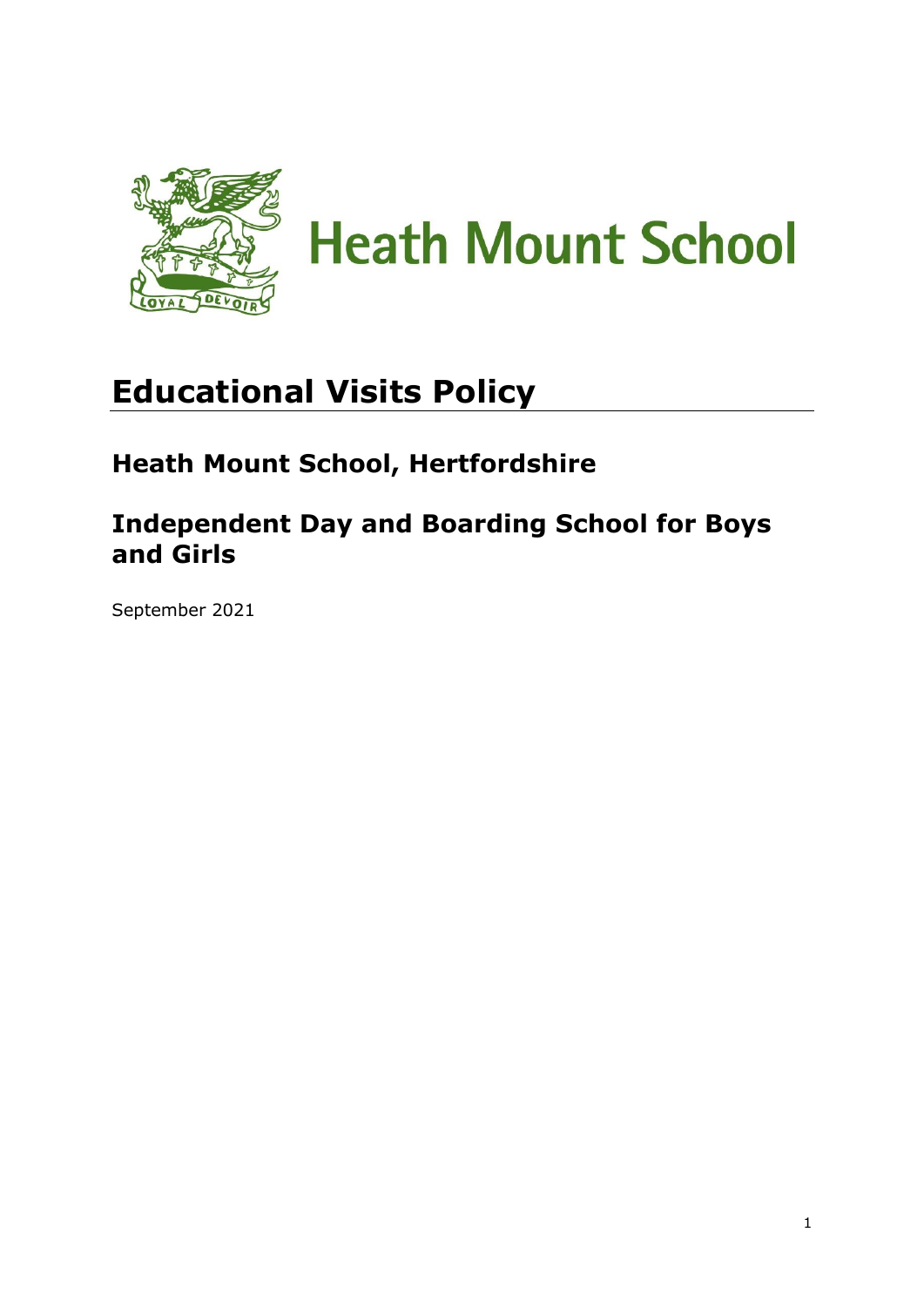# **1. Introduction**

1.1.At Heath Mount School (the School), learning outside the classroom is an essential component of the curriculum. It gives pupils unique opportunities to develop their resourcefulness and initiative and to spend time together in an informal environment. Each trip is different and pupils experience is developed on an annual basis, so their skills levels increase with their exposure to challenges. Some trips are related to the curriculum, some are designed to promote social, cultural and or religious awareness and some are designed to enhance physical skills, selfreliance and teamwork.

# **2. Application and accessibility**

- 2.1. This policy is addressed to members of staff and volunteers. It is a whole school policy. Including the Early Years Foundation (EYFS) provision and applies to any educational visit, which includes, but is not limited to, activities such as trips, visits, tours and field trips.
- 2.2. This policy is available on the School's website and a hard copy can be requested from the School Office. It is also available to staff in the staff rooms and via the policies file on the Staff Drive.

# **3. Legal and regulatory framework**

3.1. This policy has been drafted to comply with Keeping Children Safe in Education (2021) (KCSIE) and the DfE advice: Health and Safety on Educational Visits (2018).

## 4. **Trips and visits involving Heath Mount**

- 4.1. The School regularly take pupils to museums, galleries, theatres, workshops, lectures, temples, churches, mosques, outdoor education centres and the like. In the Pre-Prep, trips are arranged on different days to a variety of venues directly related to the curriculum. Throughout the School, there are a variety of curriculum enrichment visits and experiences as well as numerous sporting, academic and musical events.
- 4.2. In addition, there are graded outdoor education experiences for all year groups and trips abroad on a less frequent basis.

### 5. **Legal framework & responsibilities**

### 5.1. **Day trips**

5.1.1. These trips involve a large group of pupils taking part in an excursion or experience, which is off site from the school, but does not involve an overnight stay - These may extend beyond the school day.

### 5.2. **Residential trips**

5.2.1. These trips are any trip that involves pupils spending one or more nights away. For all overnight trips where other staff have access to our pupils, the School will apply for an enhanced disclosure from the DBS and a check of the Children's Barred List (now known as an enhanced Check for Regulated Activity). See the School's Recruitment, Selection and Disclosure Policy for further information.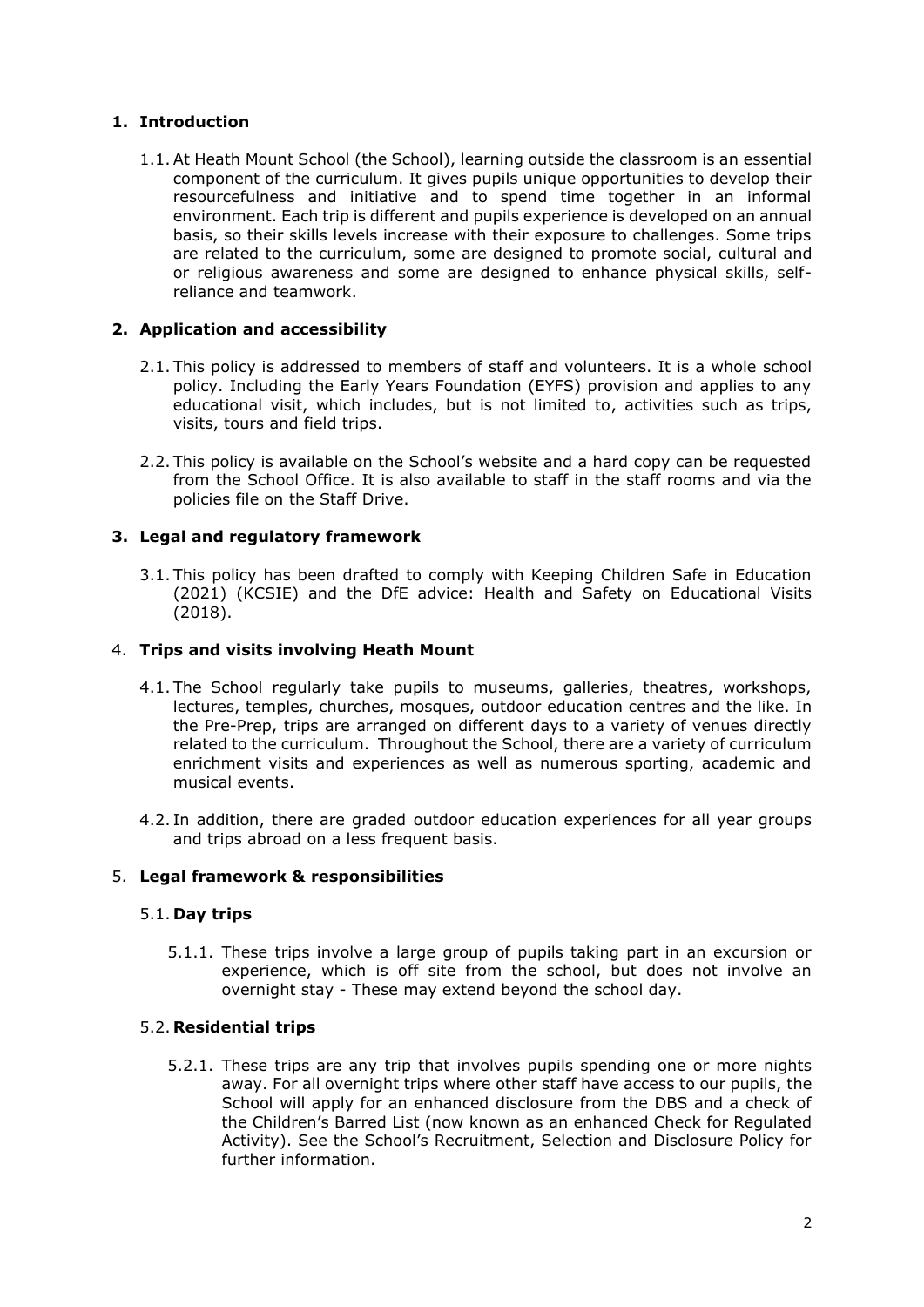# 5.3.**Events**

- 5.3.1. This category of trip covers a multitude of situations where groups of children are involved in an event which takes them off the regular school timetable. These events will usually, but not always, involve smaller numbers of pupils undertaking an activity, learning experience or fixture at a location that is not regularly visited.
- 5.3.2. Sporting event: some sports fixtures, competitions and tournaments, which may or may not take place within school hours, are run at locations which are not educational establishments. Any event which is not taking place at a school, with all of the safeguards that would be in place as a result, needs to be cleared with the EVC. These events will need a higher level of scrutiny than regular school fixtures and specific risk assessments and checks must be completed.

### 5.4. **Consent**

- 5.4.1. For all of the above categories, written consent is required by the school from the parents/guardians. The process for obtaining consent from firstly the Senior Management Team and also parents is outlined in paragraph 12.
- 5.4.2. A template consent form can be found at Appendix 2.

### 5.5. **Safety**

- 5.5.1. Safety is a top priority. All pupils are expected to follow instructions and behave in a manner appropriate to the occasion.
- 5.5.2. The School reserves the right to send any pupil home early at their parents' expense, if they decline to follow reasonable instructions given for their own safety or the safety of others.
- 5.5.3. When planning an activity involving caving, climbing, trekking, skiing or water sports (other than rowing), the Trip Leader must check and confirm with the EVC that the provider holds a licence as required by the Adventure Activities Licensing Regulations 2004. Both the AHOEC and the Council for learning outside the classroom have introduced gold badge award schemes for providers and wherever possible organisations holding these awards should be used. More information can be found at:

<https://lotcqualitybadge.org.uk/> and<https://ahoec.org/about/gold-standard/>

5.5.4. If the proposed organisation does not hold an LOtC Quality Badge, the Group Leader must consult with the Educational Visits Coordinator and arrange for the necessary checks to be undertaken to ensure they are an appropriate organisation to use.

# 5.6. **Guidance for staff involved with school visits**

5.6.1. The School has a large number of trips/matches, which are an integral part of the School's educational ethos. The School expects all staff, where possible, to get involved in these activities to endorse their educational value and to follow the protocol for the safe participation of all.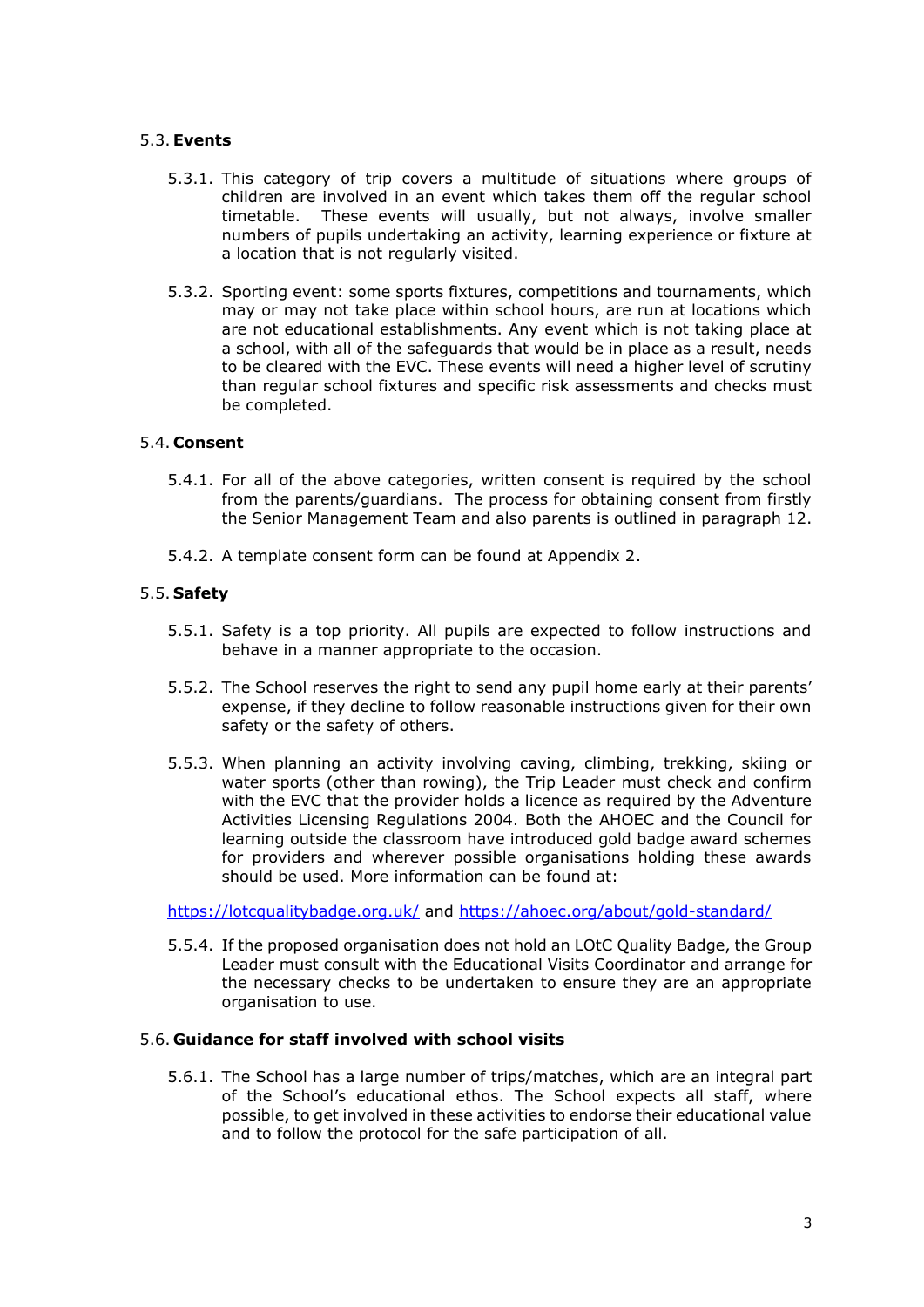# 5.7. **Role of the Educational Visits Coordinator**

5.7.1. Under the statutory guidance, which came into effect on 1st March 2004, all schools are required to have a named Educational Visits Co-ordinator (EVC), who will ensure that the planning and supervision of all visits and adventurous activities meet the DfES requirements and LA guidelines. Patrick Nightingale is the School's Educational Visits Coordinator (EVC). All trips must be approved and sanctioned by the Headmaster. Once approval has been given the EVC will check that organisation is completed, costings have been done and risk assessments properly documented and approved. The trip must not take place until all of the above has taken place and the EVC has signed off the paperwork. This process is laid out in more detail in paragraphs 12 and 18.

# 5.8. **Role & responsibilities of the Group Leader**

- 5.8.1. The Group Leader is responsible for planning and running the trip. Where possible Group Leaders will have made a site visit well in advance of the trip to assess all possible risks and be able to plan in an informed manner.
- 5.8.2. For any residential trip, the Group leader **must** undertake a site visit to risk assess the accommodation and ensure its suitability. If a residential trip is being planned abroad which utilises the services of an established tour company, exception may be made provided that the company can provide floor plans, a detailed risk assessment and are able to provide a remote site inspection to the Group Leader via Facetime or similar. This decision will be made by the EVC in consultation with the Headmaster.
- 5.8.3. Further guidance on the steps that they should follow is set out by the Outdoor Education Advisers' Panel at <https://oeapng.info/>
- 5.8.4. The checklists for residential trips, day trips and events sets out clear guidance on the steps that the Group Leader must follow when planning the trip/event. Group Leaders should complete the relevant Educational Visits Checklist and return to the EVC prior to a visit taking place. Should the Group Leader fail to follow these steps, the EVC may, in consultation with the Headmaster, need to intervene and possibly cancel the proposed trip.
- 5.8.5. The Group Leader must present the completed check list with the risk assessment and other relevant documentation to the EVC at least two weeks in advance of the trip. Full copies of the trip documentation must be given to the school EVC for filing and a copy left with the school-based contact.

# 6. **First aid**

- 6.1. The level of first aid provision should be based on risk assessment. On all visits, there should be a responsible adult who has a good working knowledge of first aid. The Appointed Person First Aid Certificate is the minimum requirement for residential visits.
- 6.2. First aid kits are available from the Medical Centre. If the visit involves the party splitting up, a kit should be taken for each group.
- 6.3. Group Leaders are responsible for informing the School Nurses and the Catering Department about the trip and for ensuring that all necessary medications/dietary requirements are available on the day. It is then their direct responsibility to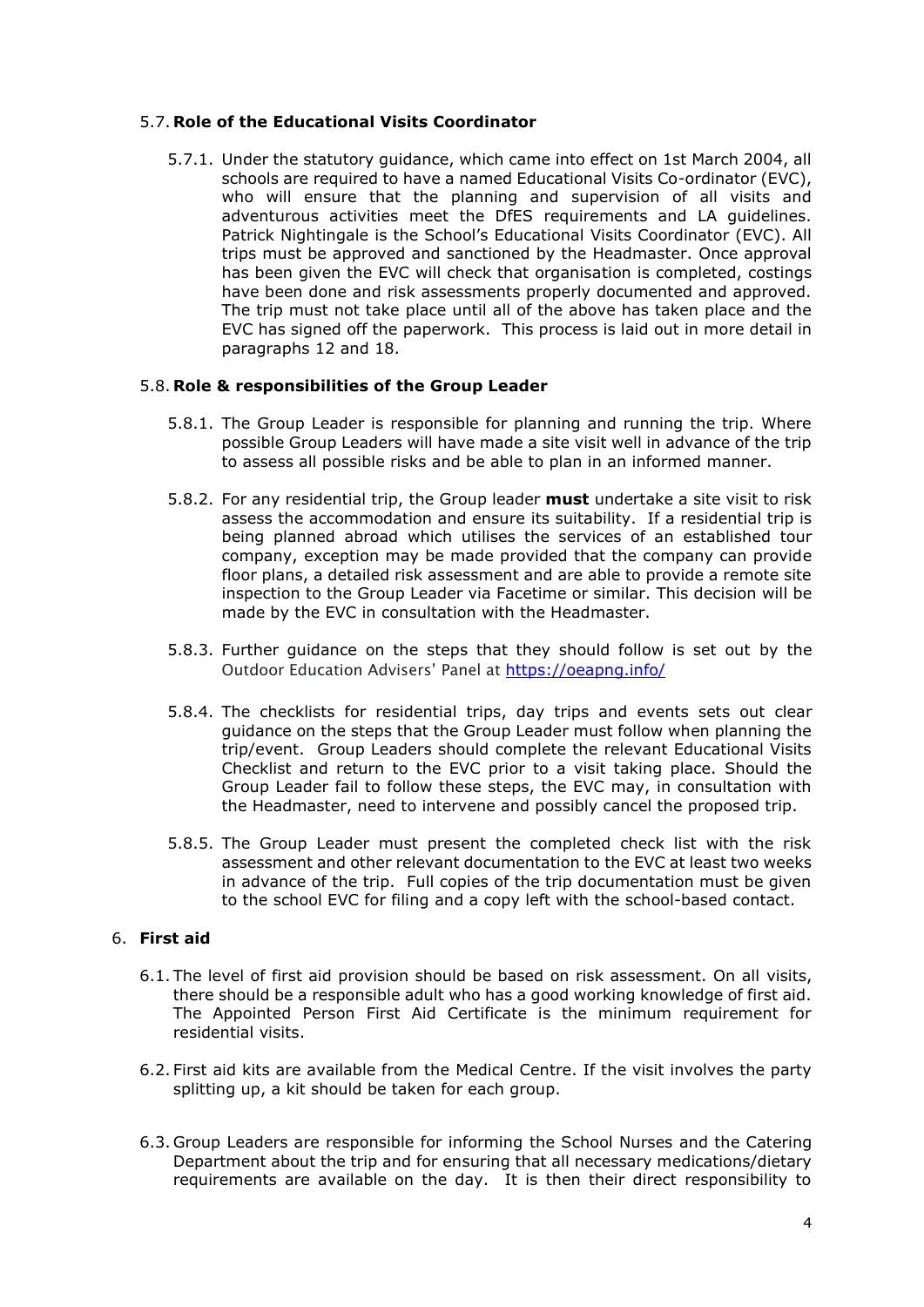ensure that information regarding medical/dietary needs is given to the person who is in charge of that pupil. For the most part, the member of staff carrying the medicine will administer it as per the instructions given by the School Nurses. Some pupils may administer their own medication and may carry emergency medication (e.g., an epi-pen) with them. Further details about the administration of medicines by staff and pupils may be found in the school's First Aid Policy and standard operating protocols. As set out in the checklists at Appendices 3 and 4, all trips must have a competent and qualified member of staff designated by the Trip Leader as the medical lead. This member of staff is responsible for keeping and administering medications, keeping records of these and liaising with parents in the event of injury or illness. Contact must be made, and information shared, with parents as soon as practicable. The medical lead must ensure that at the end of the trip/ event they hand over any children who have been injured/unwell to their parents in person and that said injuries are discussed, and any notes handed on.

# 7. **Travel arrangements**

- 7.1. Travel arrangements should be included in the risk assessment. If public transport is to be used, all pupils and supervisors must be fully briefed as to procedures on platforms, at bus stops, on busy streets etc.
- 7.2. If travel is by coach or minibus, all pupils must wear a seat belt. Staff must ensure that pupils comply with this rule.
- 7.3. Only members of staff who have received training in accordance with the School's minibus policy may drive the minibus. All journeys must comply with the School Minibus Policy and be a registered School Driver.
- 7.4. If any pupils are to travel by car, the driver must obtain consent from the head, Bursar and parents or guardians. This is also relevant to sports fixtures and applies to both staff and parents' cars.
- 7.5. The School will check that all vehicles and drivers of vehicles used to transport pupils, are adequately insured.

### 8. **Staff requirements**

- 8.1.A working list of groups/Group Leaders and medications must be kept.
- 8.2. Only qualified drivers may drive the school minibus (see section 2.4 above) and there should be at least one person with a valid First Aid certificate on every trip.
- 8.3. For EYFS trips at least one person on the trip **MUST** have a paediatric first aid certificate.
- 8.4. Where Year 3 to 8 trips have both boys and girls in their personnel, there should be a male and a female member of staff in attendance.

### 9. **Staff/pupil ratios**

9.1. The School uses the national guidance set out by the OEAP (Outdoor Education Advisers' Panel) in line with Hertfordshire's Schools. More detailed information and guidance for staff planning a trip can be found at the website<https://oeapng.info/>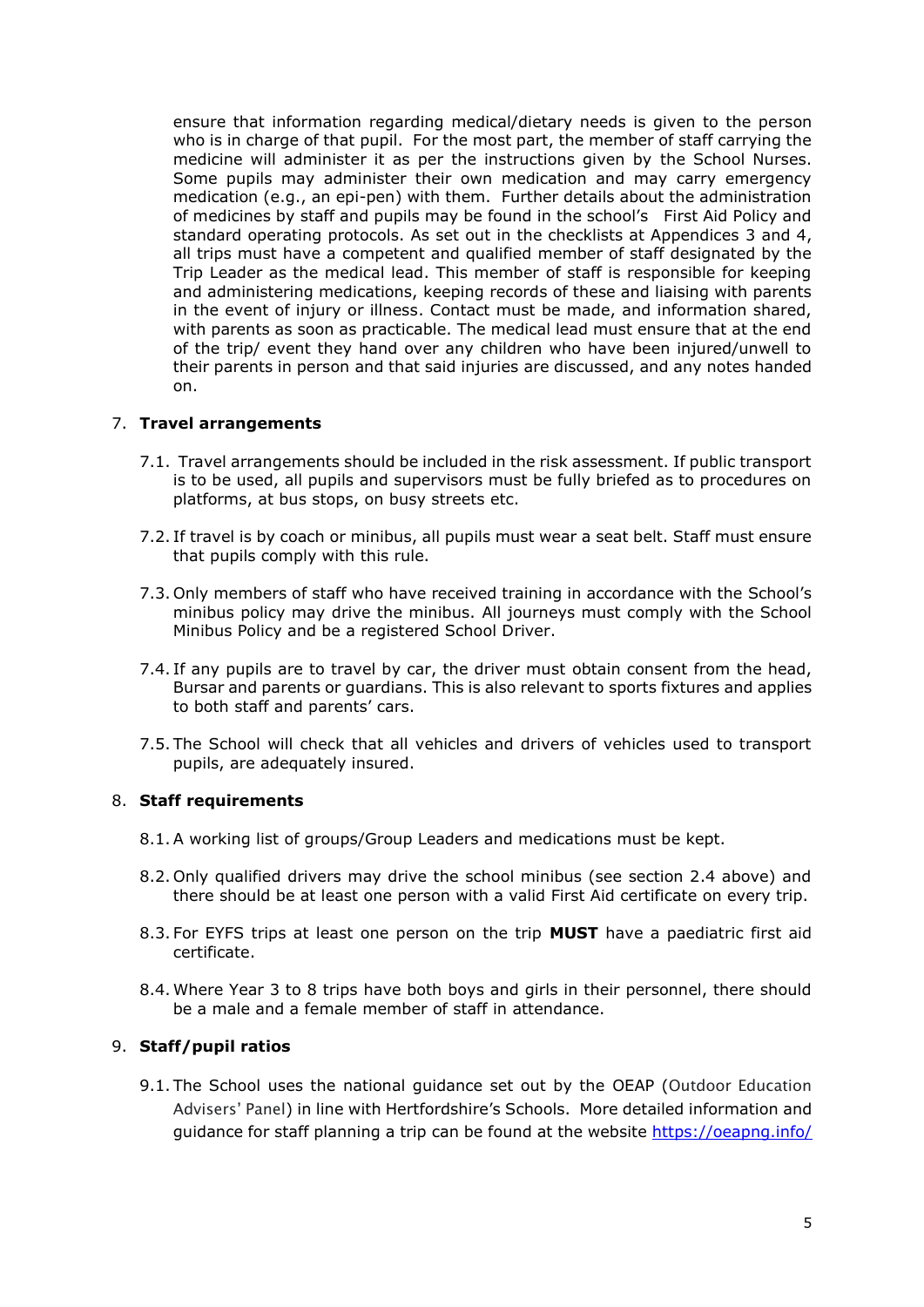- 9.2. The OAEP no longer recommends specific ratios as it acknowledges that these must be tailored to the needs of the group and activity being undertaken.
- 9.3.As a quick reference guide, the ratios the school recommends are as follows:

| Year group                   | <b>Ratio</b>                       |
|------------------------------|------------------------------------|
| <b>Nursery and Reception</b> | 1:3 or 1:4 if in an enclosed site  |
| $1 - 2$                      | 1:6                                |
| $3 - 6$                      | 1:8 or 1:10 if in an enclosed site |
| $7 - 8$                      | 1:15                               |

- 9.4. However, a professional judgement must be made for **each visit**, by the Group Leader, EVC and Headmaster, as a range of characteristics relevant to the particular visit should determine the ratio. These are:
	- 9.4.1. Type, duration and level of activity;
	- 9.4.2. Needs of individuals within the group medical, Special Educational Needs, behaviour;
	- 9.4.3. Experience and competence of staff and accompanying adults;
	- 9.4.4. Nature of venue;
	- 9.4.5. Weather conditions at that time of year;
	- 9.4.6. Nature of transport involved.
- 9.5. The competence of supervisors and the supervision arrangements are more important than ratios.
- 9.6. Pupils must be supervised throughout all visits. In line with the School's safeguarding obligations, it is the Group leader's duty to ensure that pupils remain under the pastoral care and oversight of School staff. Any adults who will be working closely with groups of pupils should be DBS checked and this must form part of the Group Leader's risk assessment. These adults should not be left alone with pupils at any time. Whilst working with pupils, these adults should be supervised or in sight of School staff.
- 9.7. However, there are circumstances when pupils might be unaccompanied by an adult (remote supervision). The decision to allow remote supervision should be based on risk assessment and must take into account factors such as:
	- 9.7.1. Prior experience of pupils;
	- 9.7.2. Age of pupils;
	- 9.7.3. Responsibility of pupils;
	- 9.7.4. Competence/ experience of staff;
	- 9.7.5. Environment/ venue.
- 9.8. If remote supervision is planned for as part of a trip, this must be made explicitly clear to parents both in writing as part of the consent form and during the parent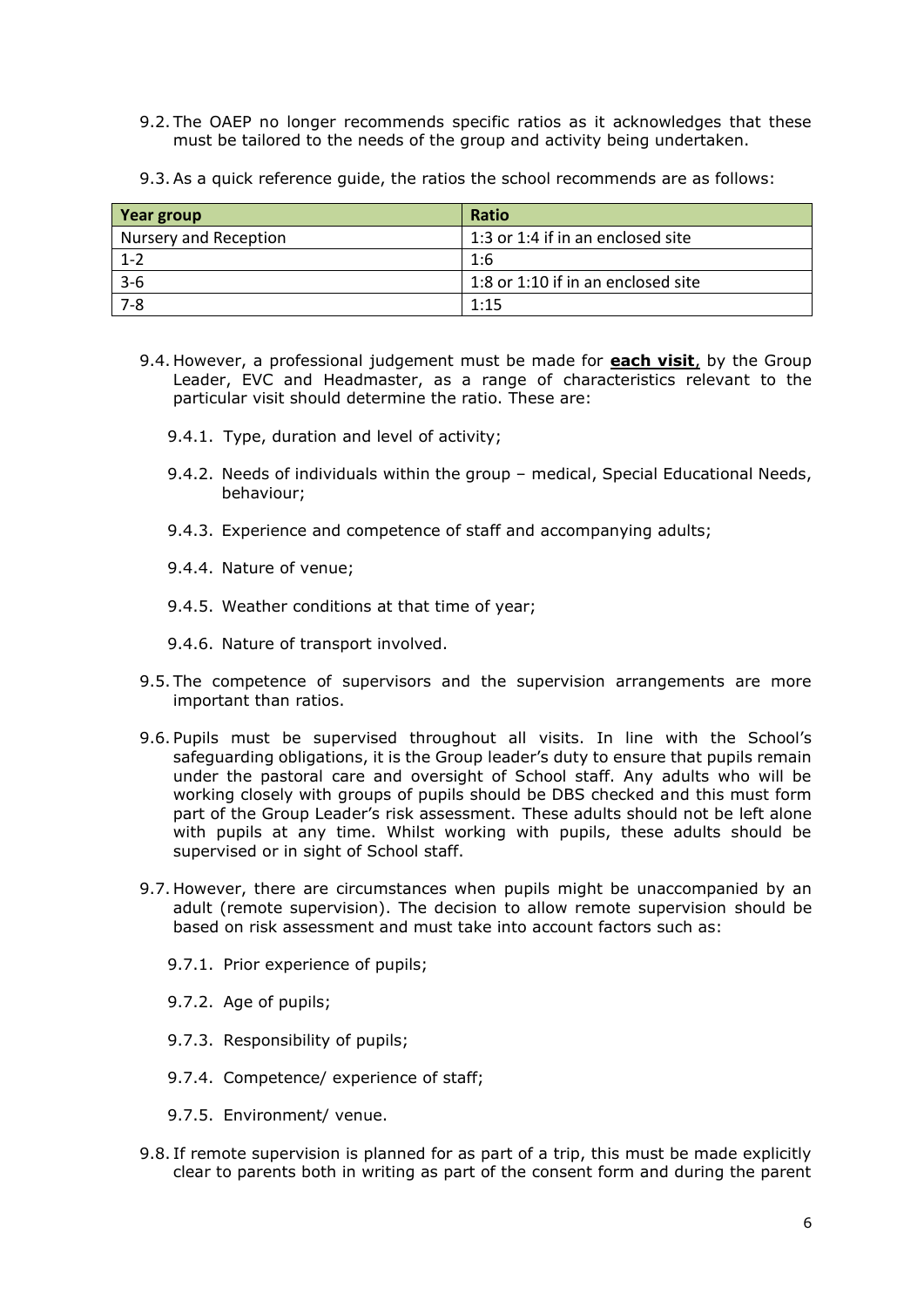briefing. This is to ensure that the position is clear to parents and they can make an informed decision as to whether they are comfortable with the measures which the Group Leader has put in place to safeguard their children.

- 9.9.Supervising adults must be fully briefed on the programme, venue, activities, supervision arrangements and their responsibilities. They must also be given a written list of the pupils in their immediate care.
- 9.10. During longer residential visits it is essential that staff work closely with external staff (when appropriate) to maintain supervision of the children.
- 9.11. It is recommended that staff should refrain from drinking alcohol on school trips. However, it is acceptable for staff, who it has been agreed are 'off duty', to drink a moderate amount of alcohol, but this should not interfere with responsibilities and supervision on subsequent days activities or when driving the school minibus (see the school's Staff Handbook for further information). An off-duty rota should be arranged by the Group Leader, so that a minimum of 2 adults are on duty at all times.

### 10. **Risk assessments**

- 10.1. 'Risk assessment' is a careful examination of what could cause harm to pupils, staff or others, together with an identification of the control measures necessary in order to reduce risks to a level which, in the professional judgement of the assessor, is deemed to be acceptable (i.e., low).
- 10.2. In considering risk, there are 3 levels of which visit leaders should be mindful:
	- 10.2.1. Generic Risks: normal risks attached to any activity out of school. These will be covered by reference to the Educational Visits Checklists (see appendix), and the school's generic self-assessment.
	- 10.2.2. Event Specific Risks: any significant hazard or risk relating to the specific activity that is not covered in the generic policies. These should be recorded separately, and any specific risk assessments requested.
	- 10.2.3. Ongoing Risk: the monitoring of risks throughout the actual visit as circumstances change.
- 10.3. Staff must be aware of the needs and risks associated with individual pupils and not adopt a complacent attitude as a result of previous risk-free visits.
- 10.4. Pupils should be involved in risk assessment and management. This may include identifying potential risks and discussing their role in reducing risks (for instance when walking through large cities children should be aware that it is important to stay with their group and be alert to the danger posed by being separated). Through this children will develop risk awareness - an educational issue as well as a safety issue. It is an essential life skill.
- 10.5. The section on Group Safety at Water Margins set out in the National Guidance documentation [\(https://oeapng.info/\)](https://oeapng.info/) must be consulted when assessing risks where the visit involves walking along the seashore, collecting samples in ponds or rivers, or paddling in shallow water. This guidance states that where pupils might participate in learning activities near or in water, such as a walk along a riverbank or seashore, collecting samples in ponds or streams, or paddling or walking in gentle, shallow water, then the guidance contained in OEAP National Guidance *Group Safety at Water Margins* is relevant. All staff should be provided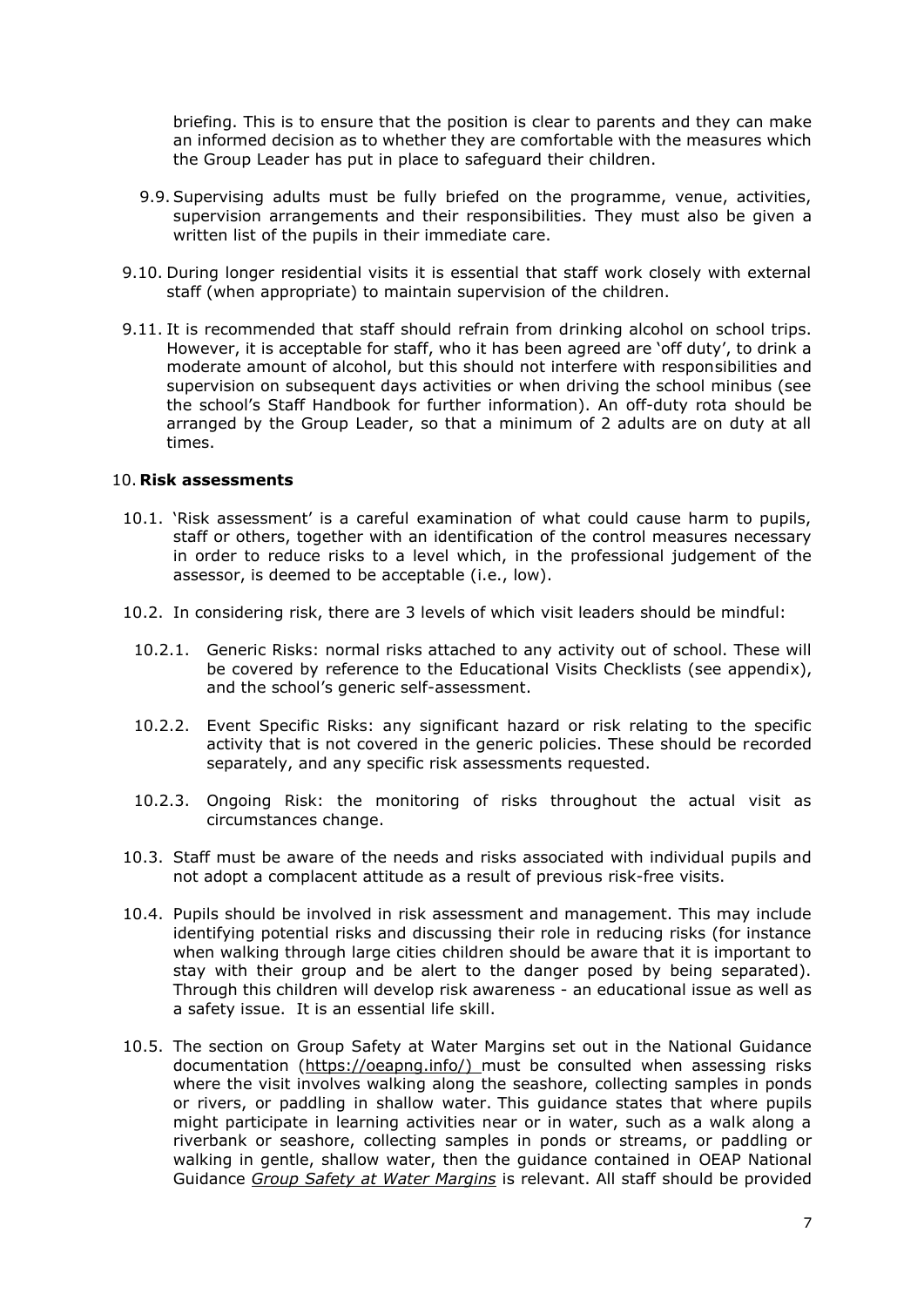with a copy of this guidance prior to the visit. Safeguarding procedures must also be observed as part of any risk assessment carried out for a trip or visit. The Group Leader must have regard to guidance issued in both *KCSIE*, 2021 and the *Prevent* Duty, 2015. Adults without suitable DBS clearance must not be allowed unsupervised access to children and any trip must be assessed to ensure that children are not exposed to individuals who may encourage radicalisation.

- 10.6. The health and safety of those involved in a visit overrides any disability act (see also the School's Health and Safety Policy).
- 10.7. Further detail on risk assessment may be found in the School's Risk Assessment Policy. On the day of the visit, staff should:
	- 10.7.1. Refer to the Educational Visits Checklists (see Appendices 3 and 4);
	- 10.7.2. Collect first aid kit(s);
	- 10.7.3. Take asthma pumps and Epi-pens as necessary, signed out from reception;
	- 10.7.4. Brief supervising adults, including parents;
	- 10.7.5. Ensure mobile phones are working, that the office has the number(s) and that they are switched on during the whole visit;
	- 10.7.6. Count number of pupils regularly and always when changing locations.
- 10.8. All Group Leaders are expected to have undertaken thorough risk assessments before judging the viability of a trip and the Headmaster has the final say over whether or not a trip will take place. The relevant checklist for the category of trip and a copy of all trip documentation must be given to the EVC before the visit is undertaken.
- 10.9. Group Leaders should:
- 10.9.1. Identify the potential hazards of the place being visited;
- 10.9.2. List the groups of pupils that are at risk from potential hazards;
- 10.9.3. Identify how any risks or hazards are going to be managed;
- 10.9.4. Monitor supervision throughout the trip;
- 10.9.5. Ensure that the trip is covered by the school's insurance policy (refer to the Bursar).

# **11.Trips abroad**

11.1. Overseas trips can have an extra risk and therefore require a higher level of risk assessment. The School will ensure that any organisation that is providing activities holds the LOtC Quality Badge or similar local accreditation.

### 12. **Before the trip**

12.1. Group Leaders should communicate with parents. Parents should be made fully aware of any likely risks of the visit and their management, so they may consent or refuse on a fully informed basis (known as 'Acknowledgement of Risk'). A letter sent by Group Leaders to parents should therefore give full detail of the visit, the reason for the visit (educational aims), supervision arrangements and the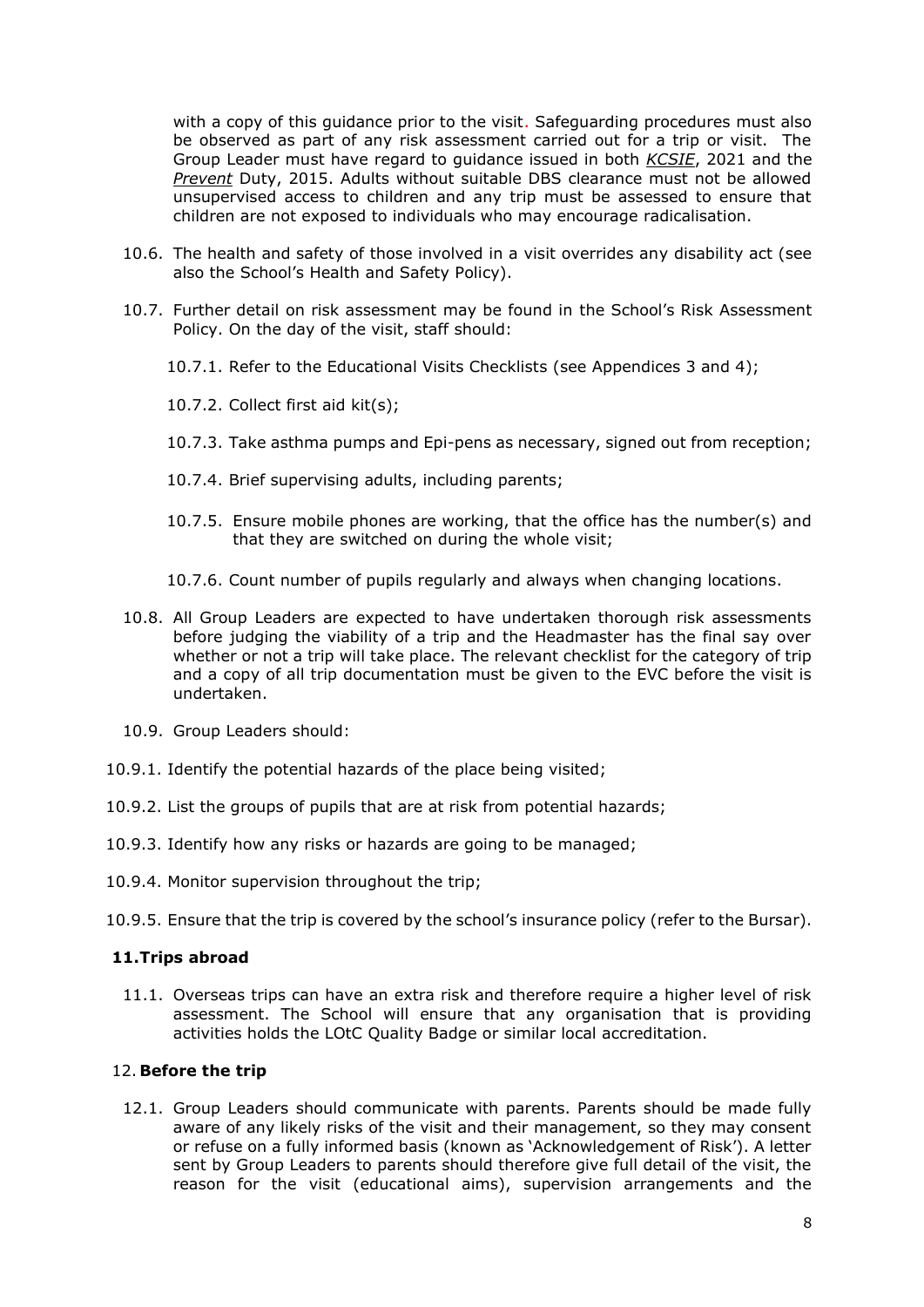transport arrangements, as well as the venue, date, estimated time of arrival (ETA), estimated time of departure (ETD) of the trip. They should be given clear and concise instructions on requirements for food and clothing and activities being undertaken. Ensure that detail of other incidental activities is included, together with Plan B if appropriate. If there is a cost to the child, this should be clearly stated in the letter.

- 12.2. Residential and Day trips require the parent/guardian of all participating children to complete and return a consent form to the Group Leader. A standard consent form can be found in the appendix. Any adaptions to this consent form must be cleared by the EVC.
- 12.3. A school event does not require the full consent form; however, written permission from participating children's parent/guardian must still be obtained.

# 13. **Contingency planning / Plan B**

13.1. Despite the most detailed and careful pre-visit planning, things can go wrong on the day, e.g., a helper is unavailable, a member of staff is ill, transport fails to arrive, a museum has lost the booking. To avoid having to make important decisions under pressure, it is important that some advanced thinking is done to cater for any foreseeable eventuality. This takes the form of a Plan B. Not having a Plan B has been a common cause of accidents and ensuring that there is one forms part of the School's Educational Visits Risk Assessment process.

### 14. **Preparation of pupils**

- 14.1. Before the trip pupils should be reminded that they are representing the School to the general public and they should be informed about the following:
	- 14.1.1. Timings;
	- 14.1.2. The member of staff who is responsible for them;
	- 14.1.3. Expectations for behaviour (see the School's Behaviour and Discipline Policy for further details);
	- 14.1.4. Potential risks (see paragraph 10);
	- 14.1.5. Safety during the trip;
	- 14.1.6. Pupils with special or medical needs should be given extra instruction/supervision where applicable.

### 15. **During the trip**

- 15.1. Primary responsibility for the safe conduct of the visit rests with the Group Leader. He or she has sole responsibility for altering or amending the itinerary in the event of unexpected circumstances. He/she may delegate responsibility for the following:
	- 15.1.1. Ensuring that all relevant pupil details are being carried;
	- 15.1.2. Carrying out a head count at opportune moments throughout the trip, but always upon arrival and departure;
	- 15.1.3. Checking that pupils are wearing seat belts/safety belts/life jackets;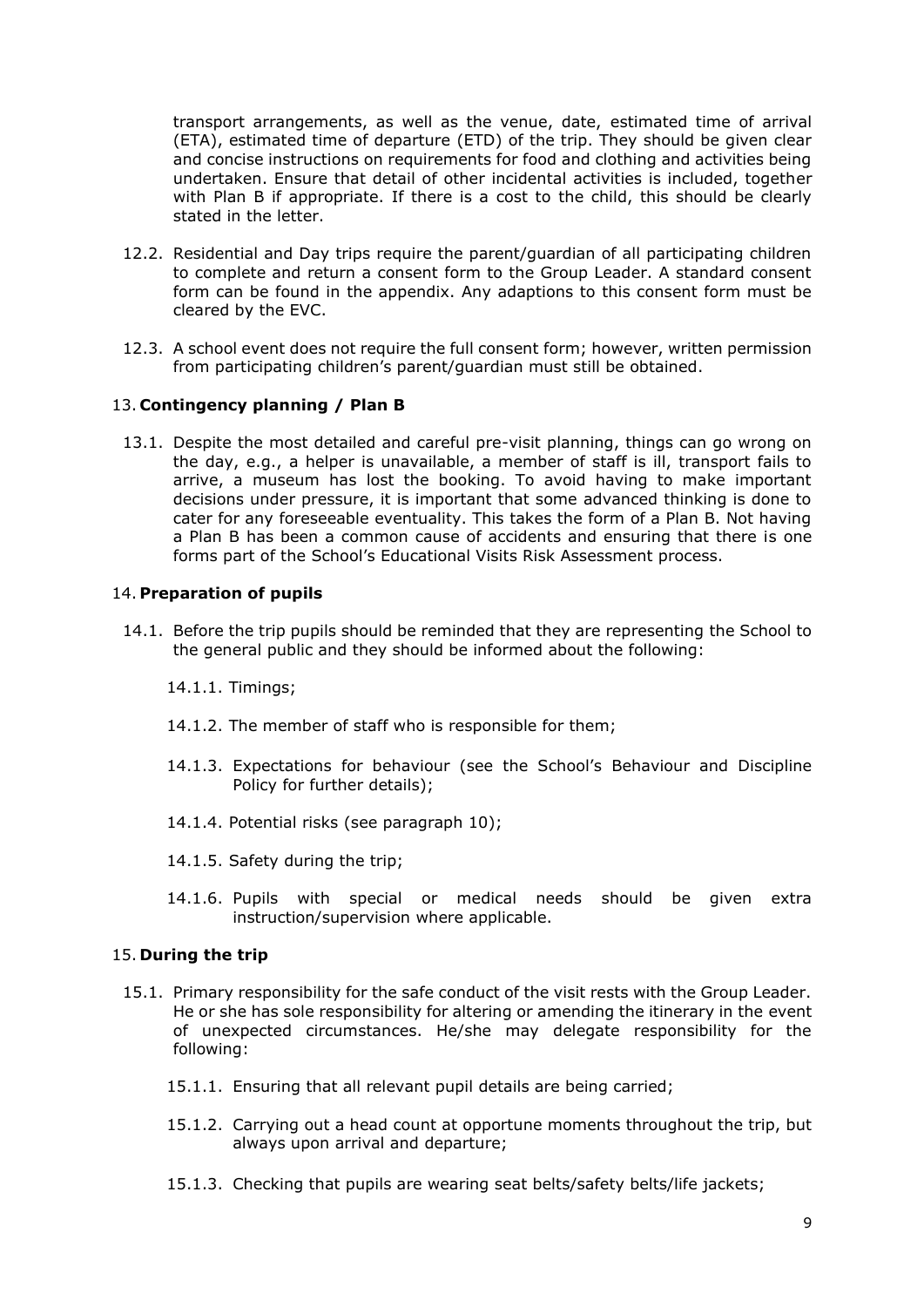- 15.1.4. Checking fire exits and escape routes and ensuring fire exits are clear;
- 15.1.5. Ensuring accommodation is of a suitable standard;
- 15.1.6. Setting times/rules for pupils in their rooms;
- 15.1.7. Enforcing standards of behaviour;
- 15.1.8. Carrying the correct documentation: this may entail checking that pupils have passports and that passports have 6 months validity after the date of return;
- 15.1.9. Keeping an account of expenditure and receipts;
- 15.1.10. Recording any incidents that occur during the visit, ensuring that parents are advised of any incidents or accidents requiring the administration of first aid or homely medicines or that required monitoring during the trip.

# 16. **Accidents and emergencies**

- 16.1. As part of the trip preparation and risk assessment, the Group Leader will have a plan in place in the event of an emergency, including a communication plan and contact details.
- 16.2. If a pupil has an accident that requires a hospital visit, they should be accompanied to the hospital by the Group Leader or another member of staff. The accompanying person must take all relevant contact details with them. Once the pupil is in the care of the medics, he/she must inform the Headmaster and the pupil's parents.
- 16.3. In the event of a serious accident resulting in major injury or death, the Group Leader's first priority is to summon the emergency services and to arrange for medical attention for any casualties. Other staff should take care of the needs of the rest of the children and inform the Headmaster. At this point, the School's Major Incident Policy would be deployed.
- 16.4. For visits that take place during school hours, the office and EVC hold visit information including itinerary, venue details, names and emergency contact details for all participants including staff. For visits outside school hours, the School based contact must also hold this information or be able to access it quickly.
- 16.5. The EVC evaluates trips and visits after completion and keeps records of incidents, accidents and near misses.

# 17.**Expenditure**

- 17.1. The group leader is responsible for returning any unused monies to the Finance Office and for providing a schedule of expenditure for the trip.
- 17.2. Trips abroad will follow DCSF Model Policy requirements.

### 18. **Booking procedure**

18.1. Members of staff proposing to book any trip or event may wish to sound out the Headmaster or members of the Senior Management Team. However, it is essential that the correct booking procedures are followed: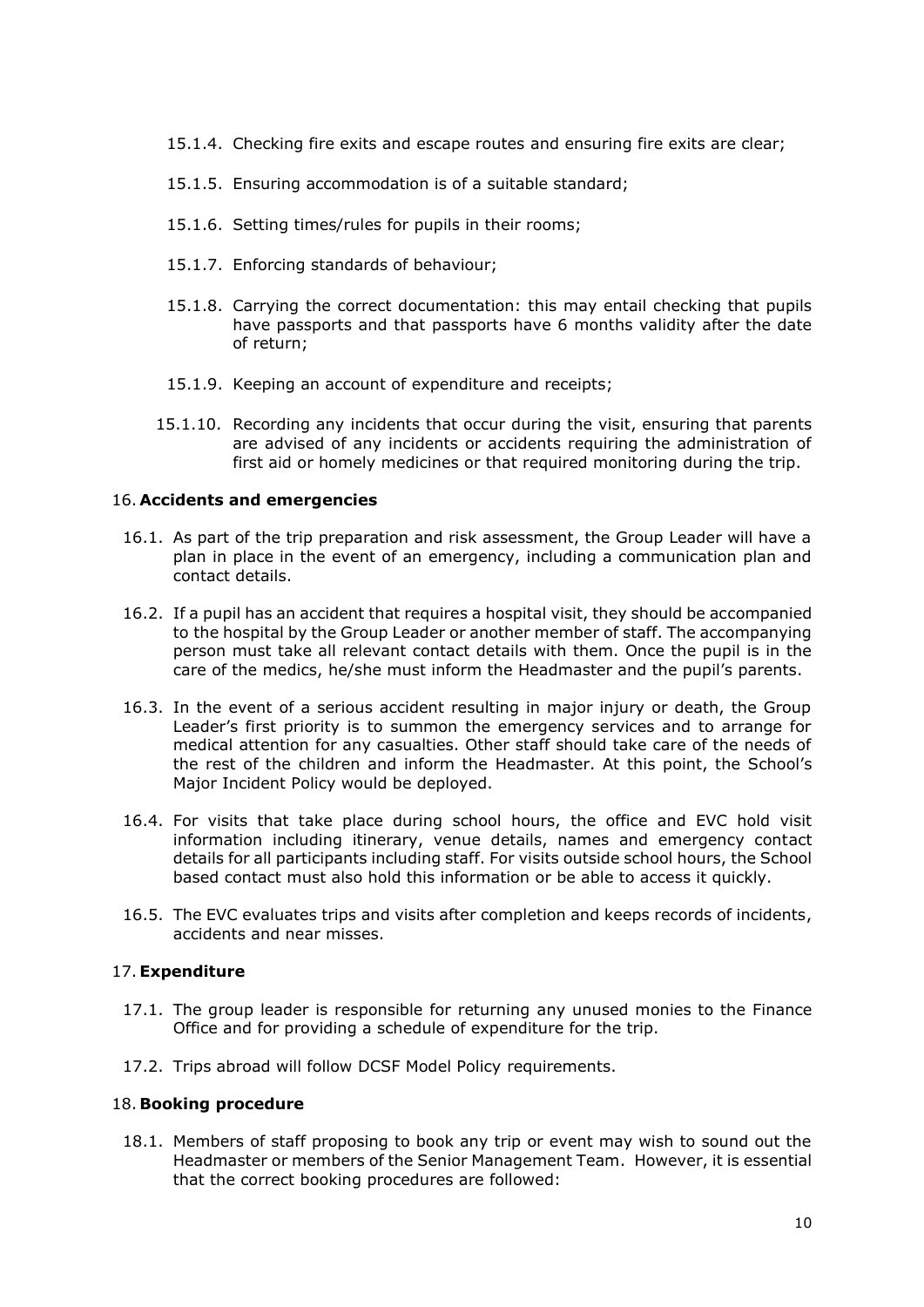- 18.1.1. Before making any firm bookings, the Group Leader must complete the 'Part A' Form which includes details of dates, costs, implications on the curriculum, children involved etc. and send this to Louise Cook, Registrar.
- 18.1.2. The proposed trip or event will be considered by the Director of Curriculum, the EVC and Director of Professional Development **before** it is put to the Senior Management Team for approval.
- 18.1.3. When signed off by the Headmaster this form will be returned to the Group Leader who may then proceed with booking and organising the trip/event.
- 18.1.4. Dates will be then put into the calendar by the Director of Professional Development.
- 18.2. The Group Leader must then work through the relevant checklist, which gives clear guidance on the timeframes and procedures to be followed. These include:
	- 18.2.1. Liaise with Finance team over costing and billing arrangements.
	- 18.2.2. Inform parents and obtain consent (See Section 1.2). Letters should be checked by the Head (through his Executive Assistant) who will obtain the Headmaster's approval.
	- 18.2.3. Liaise with Reception and administration staff about booking transport, organising letters, collation of documentation etc.
	- 18.2.4. Carry out pre-visit if possible and complete relevant checklists.
	- 18.2.5. Liaise with School Nurses A trips medical requests form **must** be submitted at least two weeks before. One first aider must be included on the staffing team and a medical lead must be designated by the Trip Leader.
	- 18.2.6. Organise and collate group lists, medical information, itinerary etc.
	- 18.2.7. Meet with EVC at least two weeks before proposed trip/visit to go through, discuss, and sign off the completed checklist and risk assessments.
	- 18.2.8. Brief both the staff team and pupils on the trip/event.
	- 18.2.9. Once all documentation is completed and signed off by the EVC and Group Leader, the EVC will meet with the Headmaster who will sign the trip off.
	- 18.2.10. If the Head and EVC have not agreed to the trip/event, and the necessary forms are not completed then **THE VISIT MUST NOT GO AHEAD**.

### **GO TO THE STAFF DRIVE/TRIPS FOR UP-TO-DATE RISK ASSESSMENT FORMS AND CHECKLISTS FOR: REQUEST FORM PART 1, SCHOOL EVENTS, DAY AND RESIDENTIAL TRIPS. STAFF SHOULD SAVE THESE BEFORE ADAPTING/COMPLETNG.**

### **19.Monitoring and Review**

19.1. The School will monitor this policy on an ongoing basis, taking into account the recommended guidelines from the relevant authorities and organisations. The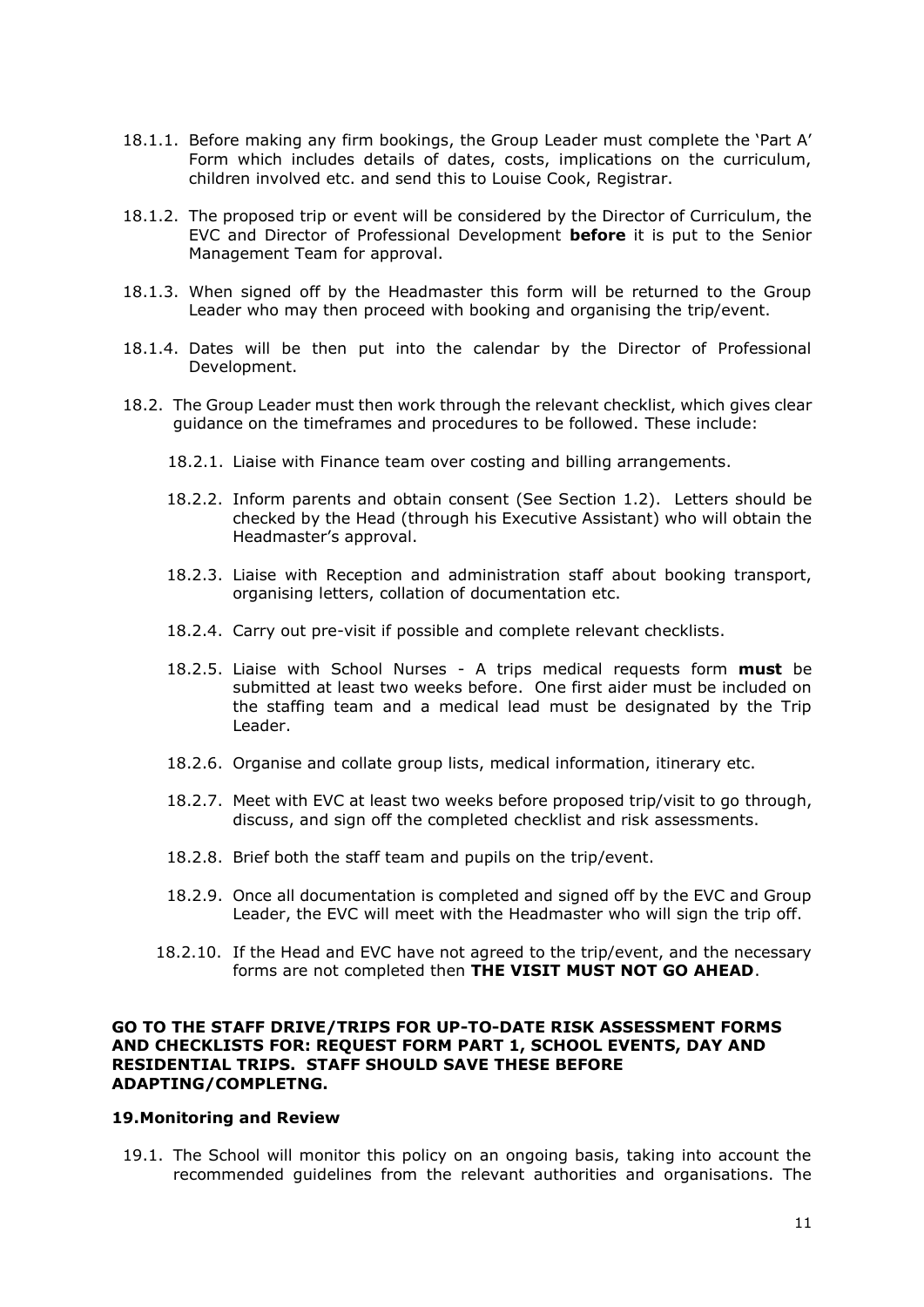School will regularly review the effectiveness of this policy and how it can be improved.

19.2. The Governors will review this policy annually.

| Governors' committee reviewing                          | <b>Education Committee</b>                                                                                                                                                                                                   |  |
|---------------------------------------------------------|------------------------------------------------------------------------------------------------------------------------------------------------------------------------------------------------------------------------------|--|
| <b>Effective From</b>                                   | September 2021                                                                                                                                                                                                               |  |
| Date last formally approved                             | 2 <sup>nd</sup> December 2021 (Full Board Meeting)                                                                                                                                                                           |  |
| Period of review                                        | Bi-annually                                                                                                                                                                                                                  |  |
| Next review date                                        | September 2023                                                                                                                                                                                                               |  |
| Person responsible for implementation and<br>monitoring | Director of Curriculum                                                                                                                                                                                                       |  |
| Related policies                                        | Child Protection and Safeguarding Policy and<br>Procedures<br>Health and Safety Policy<br><b>Curriculum Policy</b><br><b>Risk Assessment Policy</b><br>First aid Policy<br>Minibus Policy<br>Behaviour and Discipline Policy |  |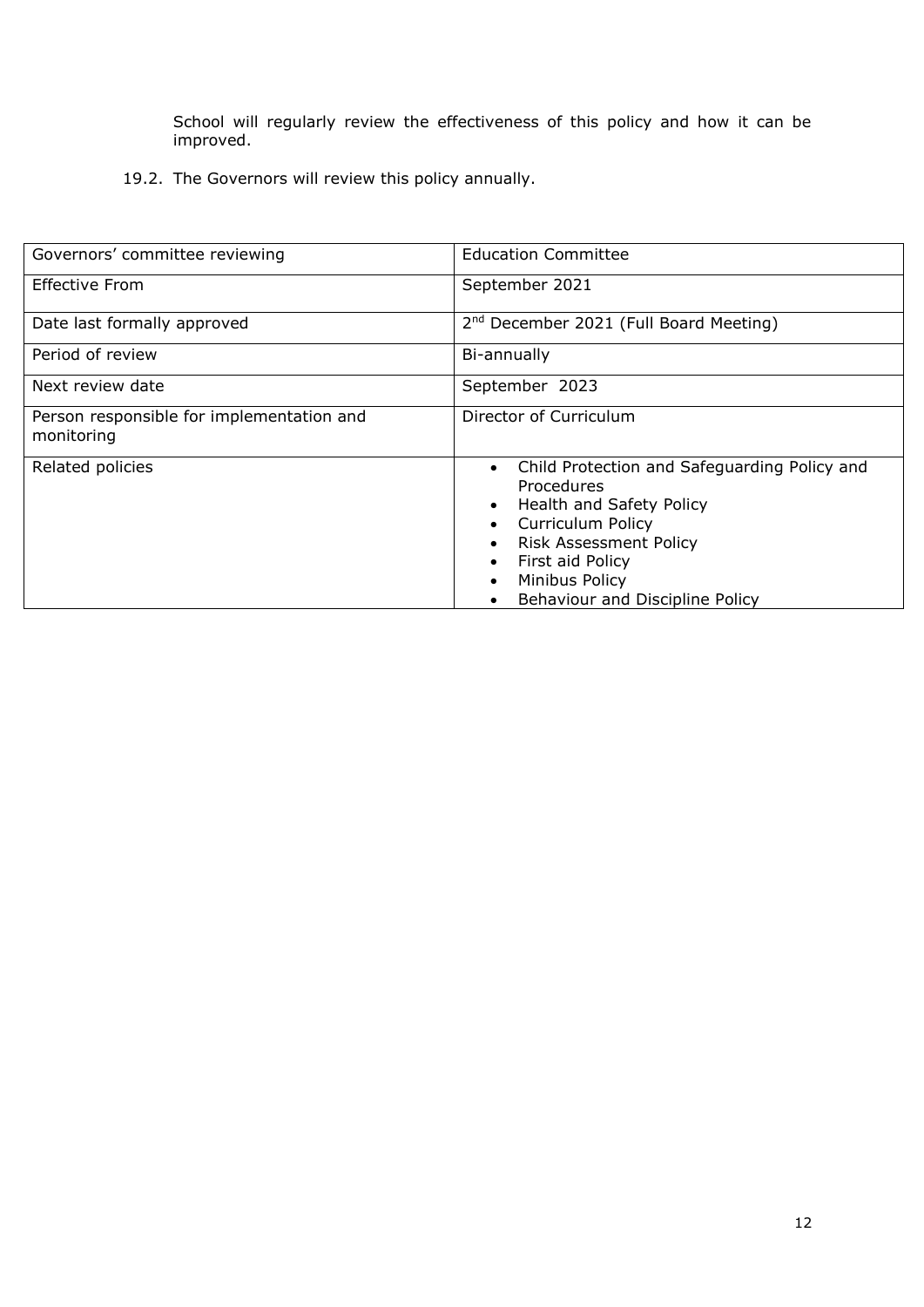# **APPENDIX 1**

### **PROCESS FOR OBTAINING PERMISSION FOR AND PLANNING A SCHOOL TRIP OR EVENT**

# **How to find the forms required when planning a trip, activity or event on the Staff Drive as per below:**

|                         | This PC > staff (\\HMSFS01) (S:)  |                        |                                                         |                                                                 |
|-------------------------|-----------------------------------|------------------------|---------------------------------------------------------|-----------------------------------------------------------------|
| staff (\\HMSFS0' ^      | Λ<br>Name                         | Date modified          | Type                                                    |                                                                 |
| <b>Event Booking</b>    | <b>SCHOOL NURSE</b>               | 08/07/2019 09:50       | File folder                                             |                                                                 |
| <b>HEALTH &amp; SAF</b> | <b>School Policies</b>            | 02/03/2016 14:05       | File folder                                             |                                                                 |
| Action Log Ja           | SCHOOL TRIPS and INTERNAL NON-TIM | 01/09/2019 15:09       | File folder                                             |                                                                 |
| Annual Classi           | <b>Science Resources</b>          | 02/07/2019 15:57       | File folder                                             |                                                                 |
| Annual Office           | $17 - 18$<br>Set I                | 22/08/2018 10:15       | File folder                                             |                                                                 |
|                         | Show<br>omework                   | 04/10/2018 09:39       | File folder                                             |                                                                 |
|                         |                                   |                        |                                                         |                                                                 |
|                         |                                   | Clipboard              | Organize                                                |                                                                 |
|                         |                                   | This PC $\rightarrow$  | staff (\\HMSFS01) (S:) > SCHOOL TRIPS and INTERNAL NON- |                                                                 |
|                         |                                   | SCHOOL TRIPS ^<br>Name | Α                                                       | Date modified                                                   |
|                         | Archive                           |                        | Archive                                                 |                                                                 |
|                         |                                   | Step 1. Initial        | Step 1. Initial request form for any trip or            |                                                                 |
|                         |                                   | Step 2. Everyt         | Step 2. Everything else -once permission                |                                                                 |
|                         |                                   | EVC admin .            |                                                         | New<br>01/09/2019 15:09<br>01/09/2019 15:12<br>01/09/2019 15:14 |

- 1. Complete 'Part A' and submit to Louise Cook, Registrar.
- 2. EVC will consider whether trip/event is compliant with school policies and check costs against budgets.
- 3. Director of Curriculum will consider the implications to the curriculum as well as evaluate the net benefits of the proposed trip/event against the best lesson time and disruption to the curriculum.
- 4. The Director of Professional Development will check the dates against the school calendar and confirm that these are available and convenient.
- 5. Once signed off by the above, the 'Part A' proposition will be put before the Senior Management Team and, if approved, signed off the Headmaster.
- 6. Once the Group Leader has the signed off 'Part A' back, they may proceed with the booking of the trip.
- 7. The relevant checklists will then guide the Group Leader through the process to be followed.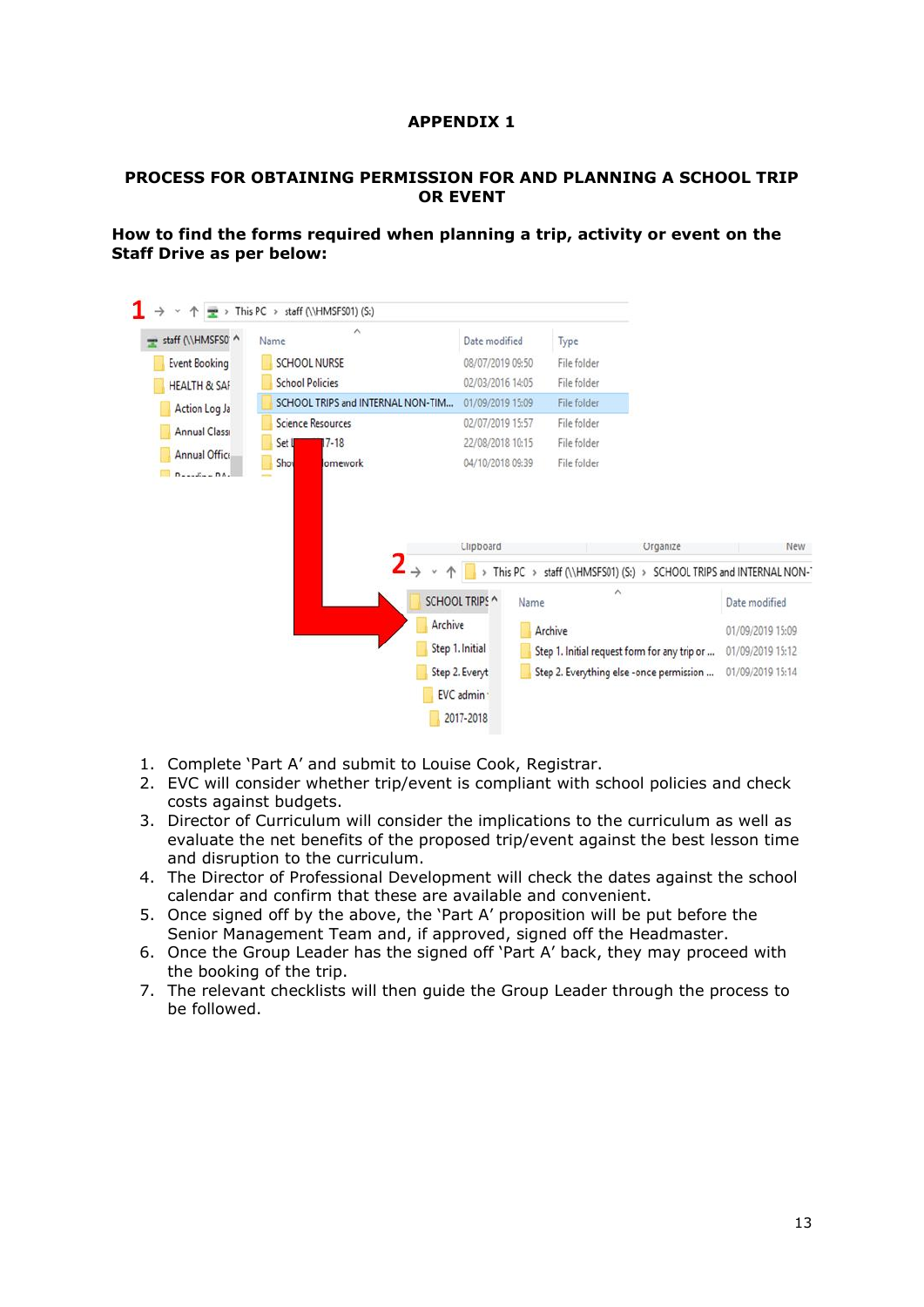# **APPENDIX 2**

# **MODEL CONSENT FORM**

# **Outdoor Education**

# Heath Mount School

# PARENTAL CONSENT FORM

(Name of trip here)

# **(Date of trip here)**

| I agree to my |  |
|---------------|--|
|               |  |

Taking part in the trip and, having read carefully the information provided, agree to his/her participation in any or all of the activities described. I acknowledge the need for obedience and responsible behaviour on his/her part.

| $\bullet$                            | Does your son/daughter suffer from any conditions requiring medical treatment,<br>including medication? If YES, please give details below. |
|--------------------------------------|--------------------------------------------------------------------------------------------------------------------------------------------|
|                                      | Is your son/daughter allergic to any medication? If YES, please specify.                                                                   |
| specify.                             | Is your son/daughter allergic to any foods, and/or vegetarian? If YES, please                                                              |
|                                      |                                                                                                                                            |
| <b>Essential Medical Information</b> | Your child's age: and date of birth:<br>$\sqrt{2}$                                                                                         |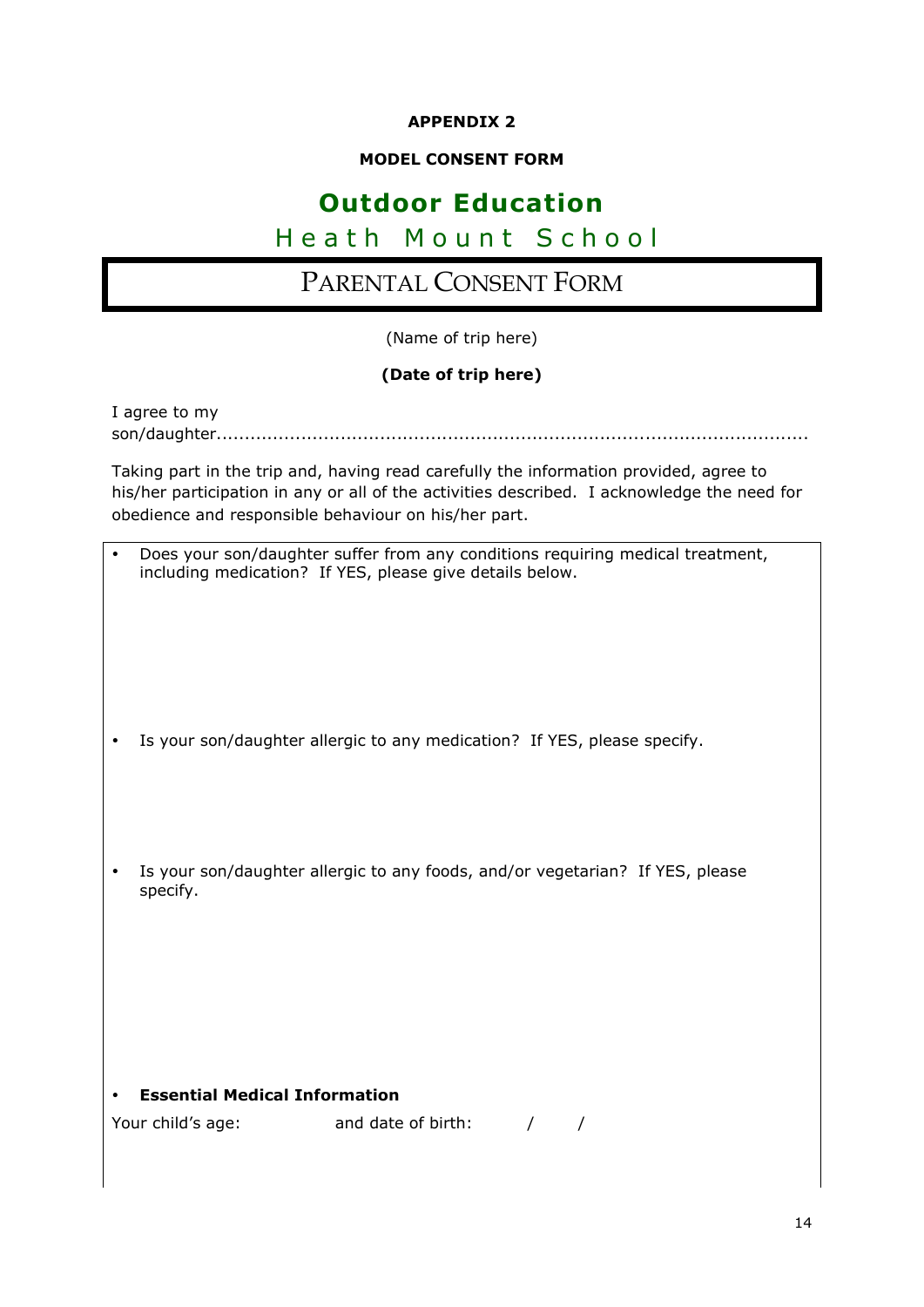| and doctor's address: |  |
|-----------------------|--|
|                       |  |
|                       |  |
|                       |  |
|                       |  |

By ticking the boxes below, you give permission for Heath Mount staff to administer the following medications to your child, as and when appropriate;

| (for mild pain/headaches)<br>Calpol                                                                                                                                  |           | Suncream         |    |
|----------------------------------------------------------------------------------------------------------------------------------------------------------------------|-----------|------------------|----|
| Piriton (for allergies/rashes)                                                                                                                                       |           | Plasters         |    |
| Anthisan (for stings/bites/nettles                                                                                                                                   | $\lambda$ | <b>Strepsils</b> |    |
| Savlon (antiseptic cream)                                                                                                                                            |           |                  |    |
| <b>Emergency contact names and telephone numbers</b><br>1)                                                                                                           | 2)        |                  | 3) |
|                                                                                                                                                                      |           |                  |    |
|                                                                                                                                                                      |           |                  |    |
|                                                                                                                                                                      |           |                  |    |
| *Please ensure that you have included a daytime contact number if you are<br>generally unable to take calls on your mobile telephone due to work or other<br>reasons |           |                  |    |

anaesthetic, as considered necessary by the medical authorities present.

Signed ................................................................................

Date ...............................................

*Should the need at any time arise, teachers supervising this school journey will, having made reasonable efforts to contact parents, exercise their power to authorise any medical treatment or surgical procedure for your child which is*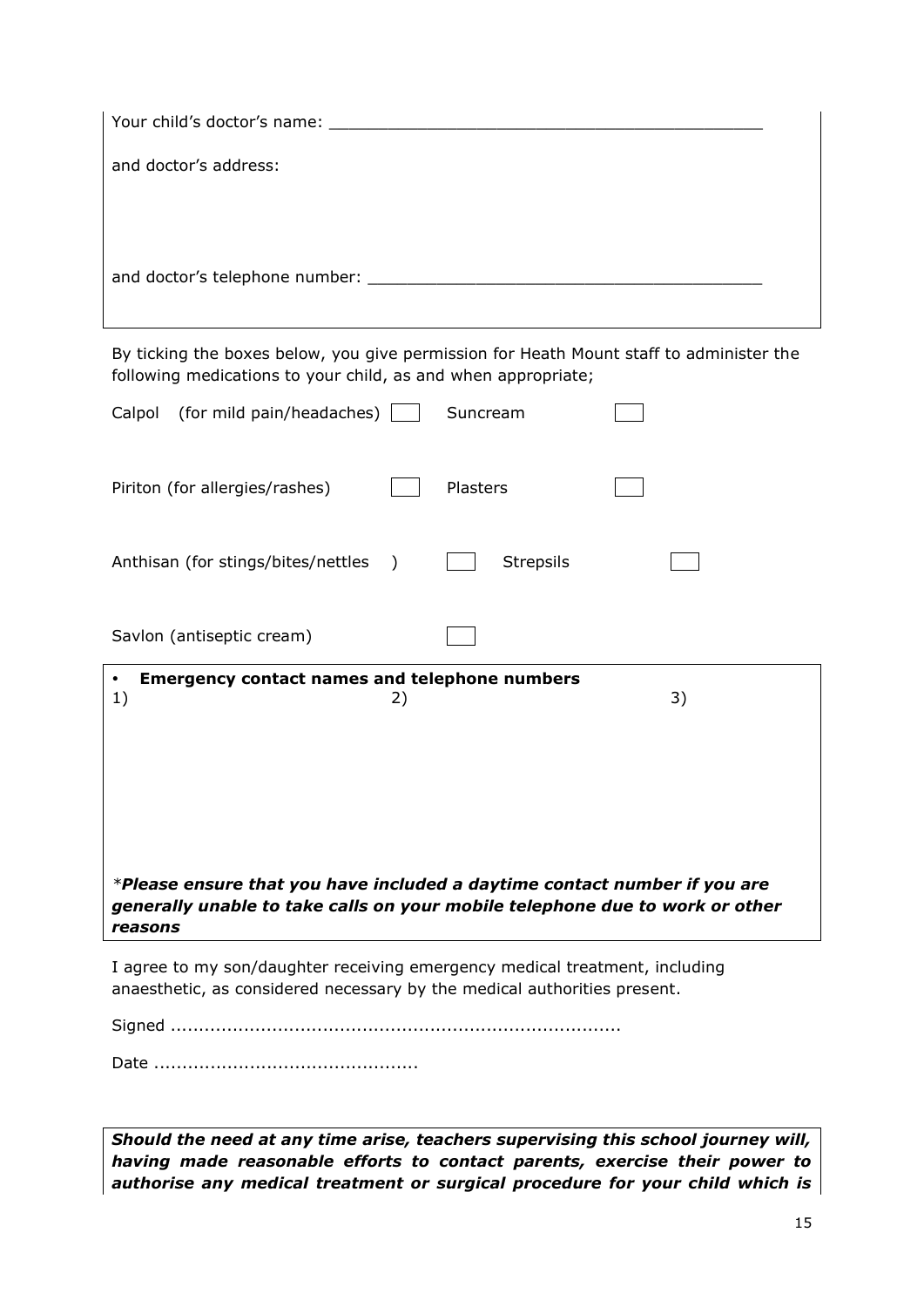*advised by a qualified medical practitioner. Any parent who for any reason may be unwilling to accept this should consider whether or not to allow his or her child to participate. A parent who allows his or her child to participate will be considered to have accepted the teachers' right to authorise any such treatment or procedure upon the advice of a qualified medical practitioner. Acceptance by one of two parents will be considered to be acceptance by both. Any child who participates in an Outdoor Education event undertakes to behave sensibly and co-operate fully with those in charge for the duration of that event.* 

*To comply with our obligations under data protection legislation, this form and the information contained in it will remain confidential and will only be used for the purposes of this trip, for example, in the event of us needing to administer medication to your child or to contact you in an emergency.*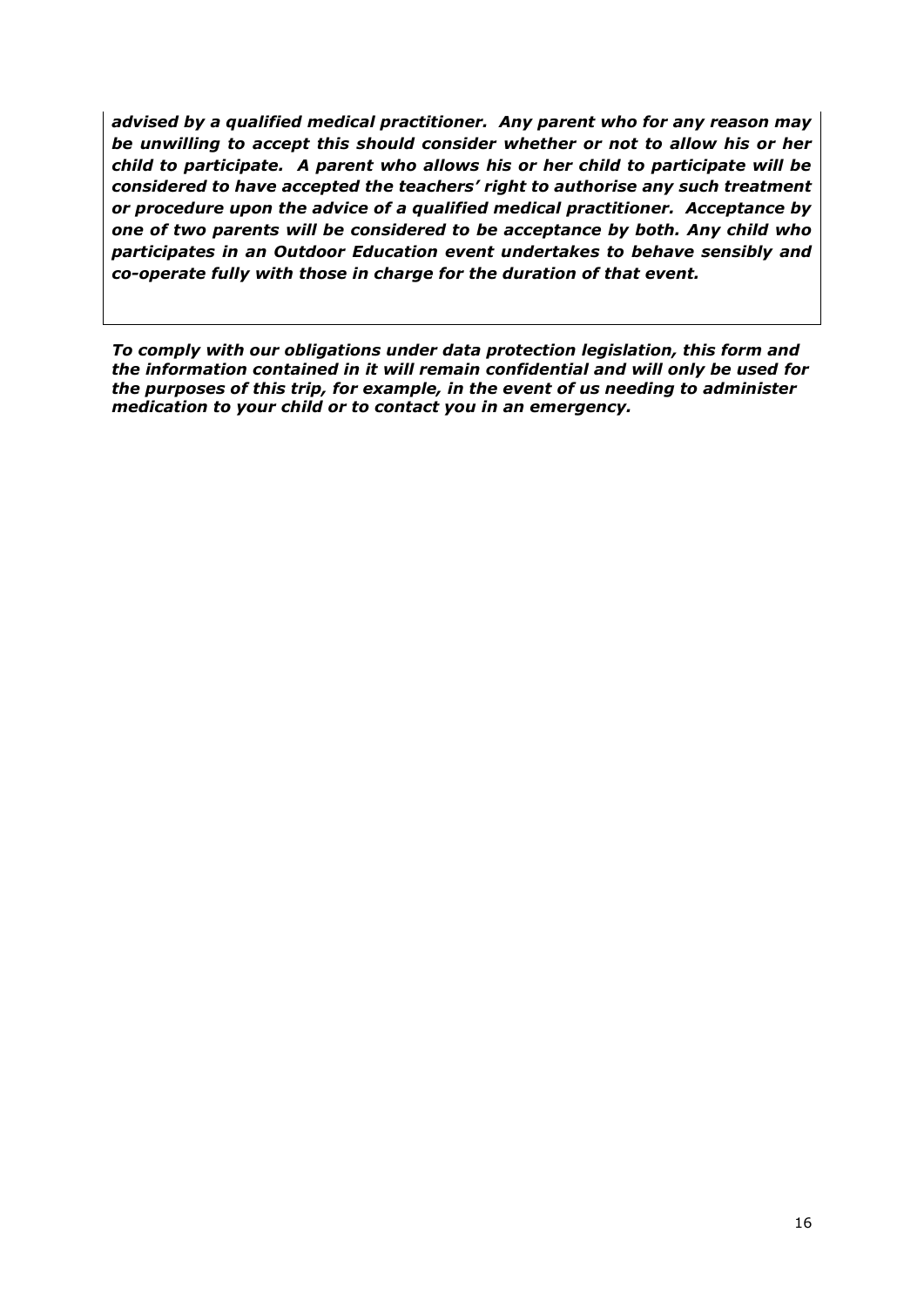# **Appendix 3: Checklists – checklist for planning a day trip**



This check list acts as part of the Risk Assessment

This document should be signed and dated at each stage in the process. It should be retained by the trip leader and submitted to the EVC (Patrick Nightingale) along with a copy of the staff information booklet. This will then also be signed off by the Headmaster at the end to allow the trip to go ahead.

# **Destination/name of trip being planned:**

**Date of trip: \_\_\_\_\_\_\_\_\_\_\_\_\_\_\_\_\_\_\_\_\_\_\_\_\_\_\_\_\_\_\_\_\_\_\_\_\_\_\_\_\_\_\_\_\_\_\_**

**Name of trip leader:** 

# **Make firm bookings having received permission from SMT to go ahead with your booking** *1-2 terms in advance*

**\_\_\_\_\_\_\_\_\_\_\_\_\_\_\_\_\_\_\_\_\_\_\_\_\_\_\_\_\_\_\_\_\_\_\_\_\_\_\_\_\_\_\_\_\_\_\_** 

**\_\_\_\_\_\_\_\_\_\_\_\_\_\_\_\_\_\_\_\_\_\_\_\_\_\_\_\_\_\_\_\_\_\_\_\_\_\_\_\_\_\_\_\_\_\_\_\_\_**

The Trip Leader is responsible for making firm bookings and ensuring costings fall within their budget.

Signed by Trip Leader:  $\blacksquare$ 

# **Confirm the date for entry to the calendar to L. Beskeen** *1-2 terms in advance*

Signed by L. Beskeen: Date: Date: Date:

# **Plan the trip in more detail in discussion with the EVC**

This discussion should include:

- The need for an inspection visit/risk assessment
- Activities
- Staffing; experience, impact on school, first aider
- the need to include the emergency procedures on a school visit checklist in the documentation
- the need to be aware of the schools Critical Incident Plan
- Group management issues
- Contingency plans

### **All of these elements should be included in the staff information booklet**

Signed by EVC: Signed by EVC: Signed by EVC: Signed by EVC: Signed by EVC: Signed by EVC: Signed and Date: Date: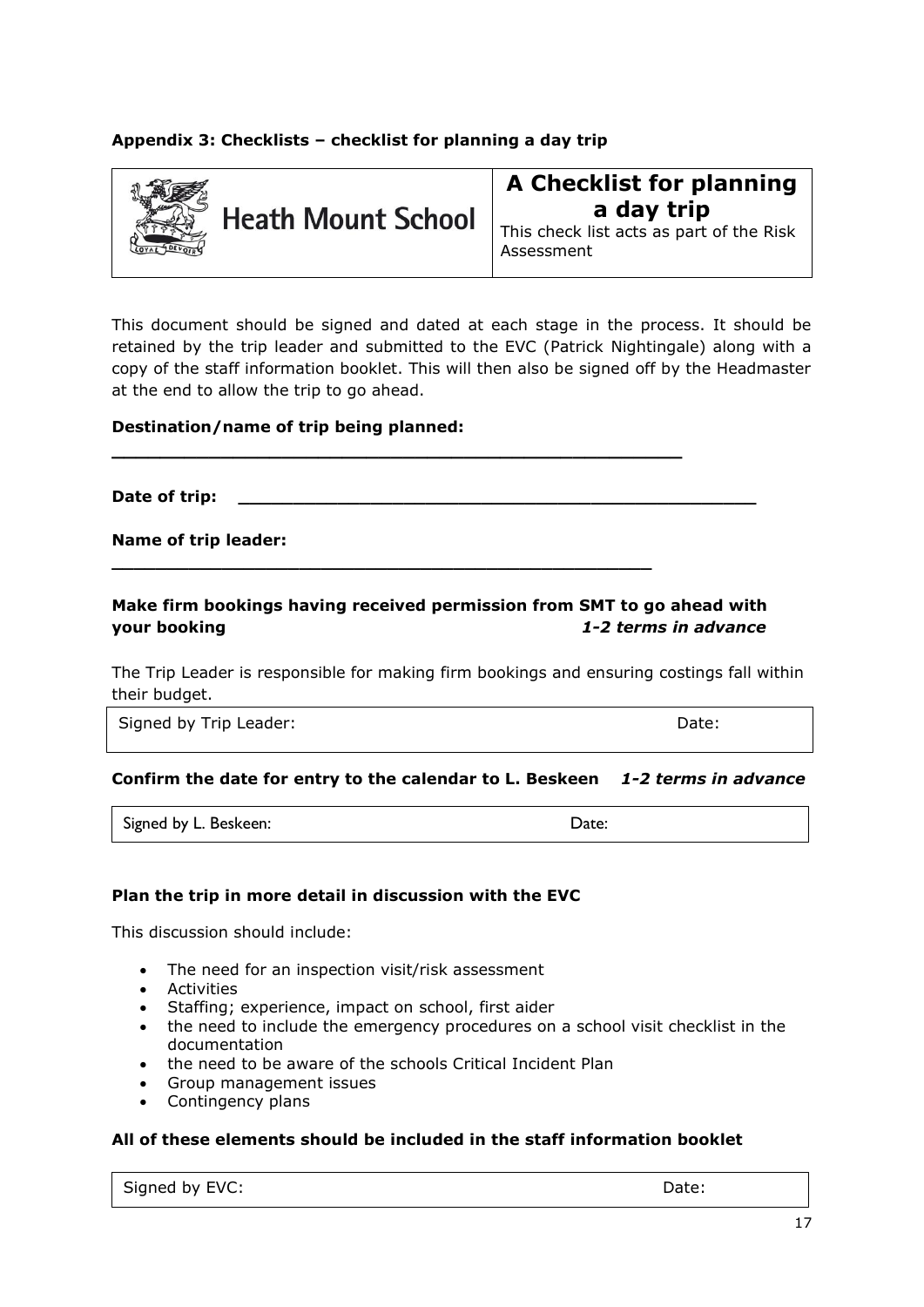# **Collection of specific information** *2-4 weeks in advance*

Request medical and dietary information from the medical team. Collate the relevant medical and dietary information. This should be added to the staff information booklet. Ensure medical lead is qualified to administer medications and understands their role and responsibilities.

# **Name of designated first aider(s):**

\_\_\_\_\_\_\_\_\_\_\_\_\_\_\_\_\_\_\_\_\_\_\_\_\_\_\_\_\_\_\_\_\_\_\_\_\_\_\_\_\_\_\_\_\_\_\_

\_\_\_\_\_\_\_\_\_\_\_\_\_\_\_\_\_\_\_\_\_\_\_\_\_\_\_\_\_\_\_\_\_\_\_\_\_\_\_\_\_\_\_\_\_\_

# **Name of designated medical lead:**

Signed by School Nurse:  $\Box$  Date: Date:

# **Inform colleagues of pupils involved in any term time trip** *4 weeks in advance*

Send out an email and post details on the relevant notice board. It is better to email all staff than try to be specific and miss someone who needed to know. The trip leader is responsible for ensuring that all relevant information is put on to the 'Week Ahead' document.

| Signed by Trip Leader: | Date: |
|------------------------|-------|

### **Carry out a Risk Assessment** *4 weeks in advance*

The risk assessment templates are in the 'S' Drive under the School Trips folder. The EVC will be available to help in the process. In short, the procedure is:

- Contact your venue and/or activity provider and ask them for their own risk assessment.
- **If this is a new trip or a new trip leader is taking charge, an actual visit must be undertaken**.
- Work through your visit chronologically identifying any hazards, how you plan to minimise the risk and who you need to brief about it.
- Refer to the venues own risk assessment where appropriate.
- Identify any special needs amongst the children and adjust your staffing requirements accordingly.
- **Risk Assess your Plan B as well.** If your trip is influenced by the weather, tides etc. It is vital to have a Plan B. Pressing ahead regardless can have consequences way beyond just being uncomfortable and getting wet.
- Adjust your plans in the light of this process.
- Submit the completed sheet to the EVC who will either suggest amendments or additions or simply sign it for the file.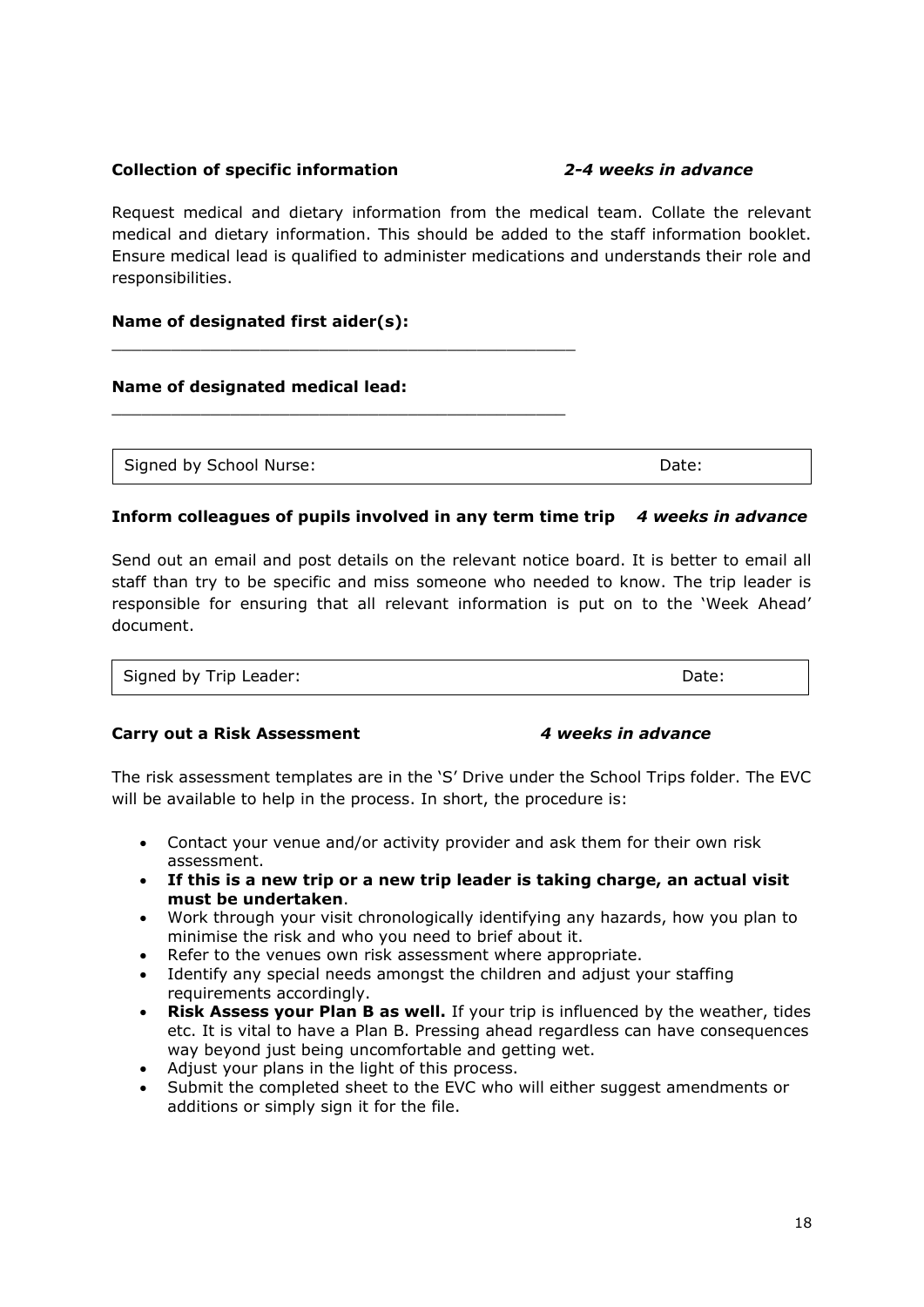### **Check in with DSL** *3 weeks in advance*

- Ensure that Trip Leader is fully aware of any specific concerns or other pertinent pastoral information which might have an impact on how these children are managed and kept safe during the trip.
- Ensure that Trip Leader is aware of any children whose parents have not consented to their photographs being used in school marketing, newsletters or social media.

Signed by Jonny Spowart: The Contract of the Contract of the Date:

# **Divide your pupils into "counting groups"** *3 weeks in advance*

It is recognised good practice to divide large groups into smaller counting groups thus minimising the risk of miss-counting. This is particularly important in crowded public areas where assembling a large group would be difficult. Allocate the pupils to the staff. Counting group lists should be included in the staff information booklet which the other supervisors carry at all times. Where possible the group leader should not have a group allocated to them.

# **Brief the staff on the trip** *1-2 weeks in advance*

All those on the trip must have a copy of the staff information booklet which will include:

- the travel arrangements, trip itinerary, and activities
- the risk assessment
- medical and dietary information
- kit requirements
- counting group allocation (and any special requirements)
- allocation of specific responsibilities, i.e., Medical Lead and first aider (who should liaise with school nurse team regarding first aid kits, inhalers, EpiPen's, specific medication which may need to be administered etc)
- Pupils of specific concern, those not to be included in social media post etc. **Instructors will lead activity sessions, but Heath Mount Staff retain ultimate responsibility for pupil safety and must exercise their judgement at all times. Staff are reminded of the need to record any incident, accident, administration of first aid or homely medicine or monitoring of a pupil during the trip. The trip leader will ensure that parents are kept advised either during or after the trip.**

Signed by Trip Leader: Date: Date: Date: Date: Date: Date: Date: Date: Date: Date: Date: Date: Date: Date: Date: Date: Date: Date: Date: Date: Date: Date: Date: Date: Date: Date: Date: Date: Date: Date: Date: Date: Date: D

# **Pupil Briefing** *1-2 weeks in advance*

The pupils should:

- know the aims of the trip
- be reminded of timings/necessary kit etc
- know a rough itinerary including all travel details
- have a clear understanding of the required levels of behaviour on the trip
- Trip leaders, in their trip briefing to pupils before a trip departs must instruct pupils that at times on the trip when they are told to stay with their group leader that they must do just that so that we always know that everyone is accounted for.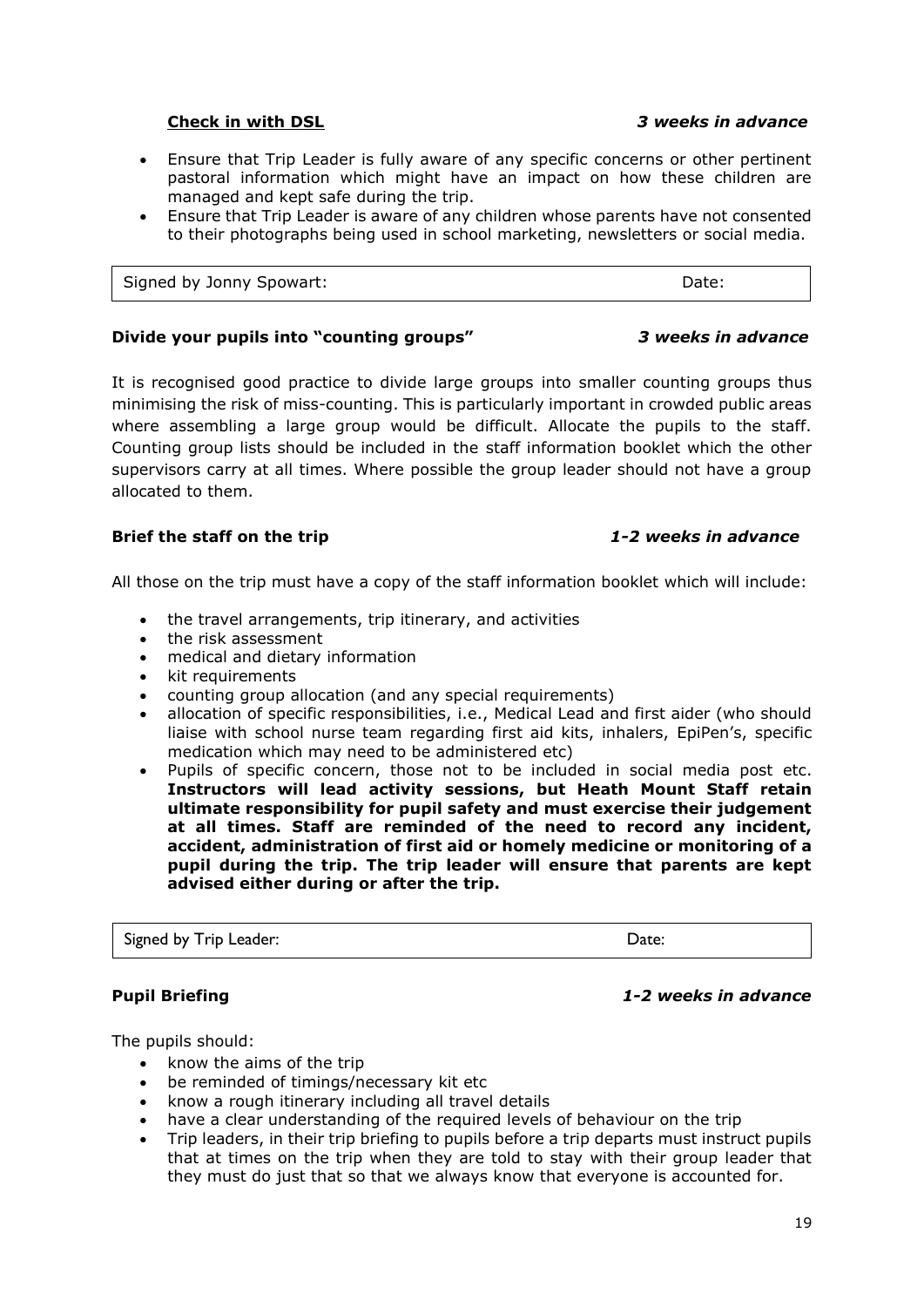• They must listen closely to any instructions given by the trip leader, group leader, or anybody else in a position of authority very carefully at all times on the trip.

Signed by Trip Leader:  $\Box$  Date:

# **Manage the finances in conjunction with the Bursary/ Curriculum budget holder (PN)** *On-going*

The Trip Leader must keep track of all expenditure before, during and after the visit.

- All receipts must be kept and spending should be itemised for presentation to the Bursary.
- Petty cash must be requested two weeks in advance.

| Date: |
|-------|
|       |

# **Ongoing risk assessment during the visit** *On-going*

Throughout the visit the Trip Leader must be ready and willing to make potentially difficult decisions in the interest of the smooth running of the trip and most importantly to maintain the safety of all concerned. Having a Plan B is vital. Trip Leaders should be ready to adjust the plans as a result of:

- the weather
- illness or injury
- the condition of the group
- travel problems
- problems with accommodation
- staffing issues
- behavioural issues
- a million other unforeseen circumstances

# **Evaluation of the visit** *Within 2 weeks of the trip returning (a copy to PN)*

After all trips the group leader should carry out an evaluation of the trip with staff who accompanied the trip. This should include:

- the success of the trip in relation to its objectives
- the arrangements if it is to be repeated
- the finances
- the accuracy of the risk assessment

The nature of any first aid or medical incidents, including recording and advising parents.

# **Final sign off for the trip 1-2 weeks in advance**

Once all paperwork is complete the trip leader, EVC and Headmaster should sign below. This signifies that we are all satisfied that the trip has been planned, staffed and risk assessed thoroughly and that we are happy for it to proceed as planned.

| Signed by Trip Leader: | Date: |
|------------------------|-------|
| Signed by EVC:         | Date: |
| Signed by Headmaster:  | Date: |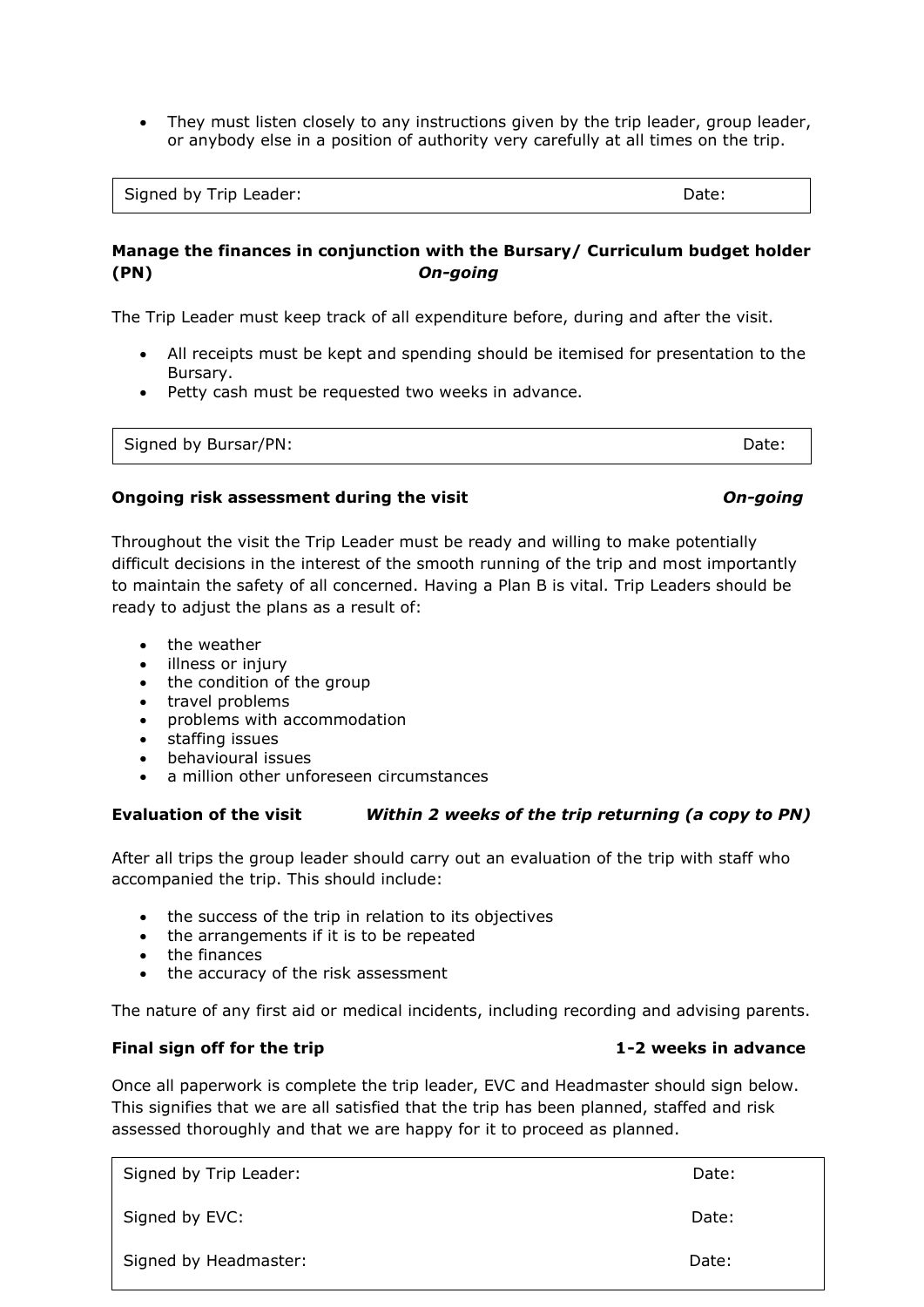# **Appendix 4: Checklists – checklist for planning a residential trip**

\_\_\_\_\_\_\_\_\_\_\_\_\_\_\_\_\_\_\_\_\_\_\_\_\_\_\_\_\_\_\_\_\_\_\_\_\_\_\_\_\_\_\_\_\_\_\_\_\_\_\_

\_\_\_\_\_\_\_\_\_\_\_\_\_\_\_\_\_\_\_\_\_\_\_\_\_\_\_\_\_\_\_\_\_\_\_\_\_\_\_\_\_\_\_\_\_\_\_\_\_\_\_\_\_\_\_\_



# **A Checklist for planning and leading a residential trip**

This check list acts as part of the Risk Assessment

## **Name/destination of trip:**

### **Name of Trip Leader:**

# *This checklist is designed to help trip leaders with their trip planning and ensure that every possible avenue has been covered. It is essential that you as a trip leader follow the stages outlined in this document. If you have any questions or need any help, please contact the EVC.*

This document must then signed and dated at each stage in the process. It should be retained by the trip leader and submitted to the EVC (Patrick Nightingale) along with a copy of the staff information booklet. This will then also be signed off by the Headmaster at the end to allow the trip to go ahead. Louise Cook is the official member of the office staff who oversees trip administration, and she will continue in this important role.

## **Obtain support for your visit from SMT** *Ideally 1 year in advance of the trip*

You should not proceed with any bookings until you have received back the completed and signed 'Permission request form' once SMT have considered and approved your proposal.

SMT will consider:

- Clashes across Sections and Departments
- Avoiding congested times of the term and year
- Meeting the school's aims for trips and visits in general

# **Permission will only be granted for visits during the current term in exceptional circumstances.**

### **Make firm bookings** *At least 1 year in advance*

The Trip Leader is responsible for making firm bookings and ensuring costings fall within their budget.

Signed by Trip Leader:  $\Box$  Date: Date: Date:

### **Submit the date for entry to the calendar to Lee Beskeen**

Signed by Lee Beskeen: Notified by Lee Beskeen: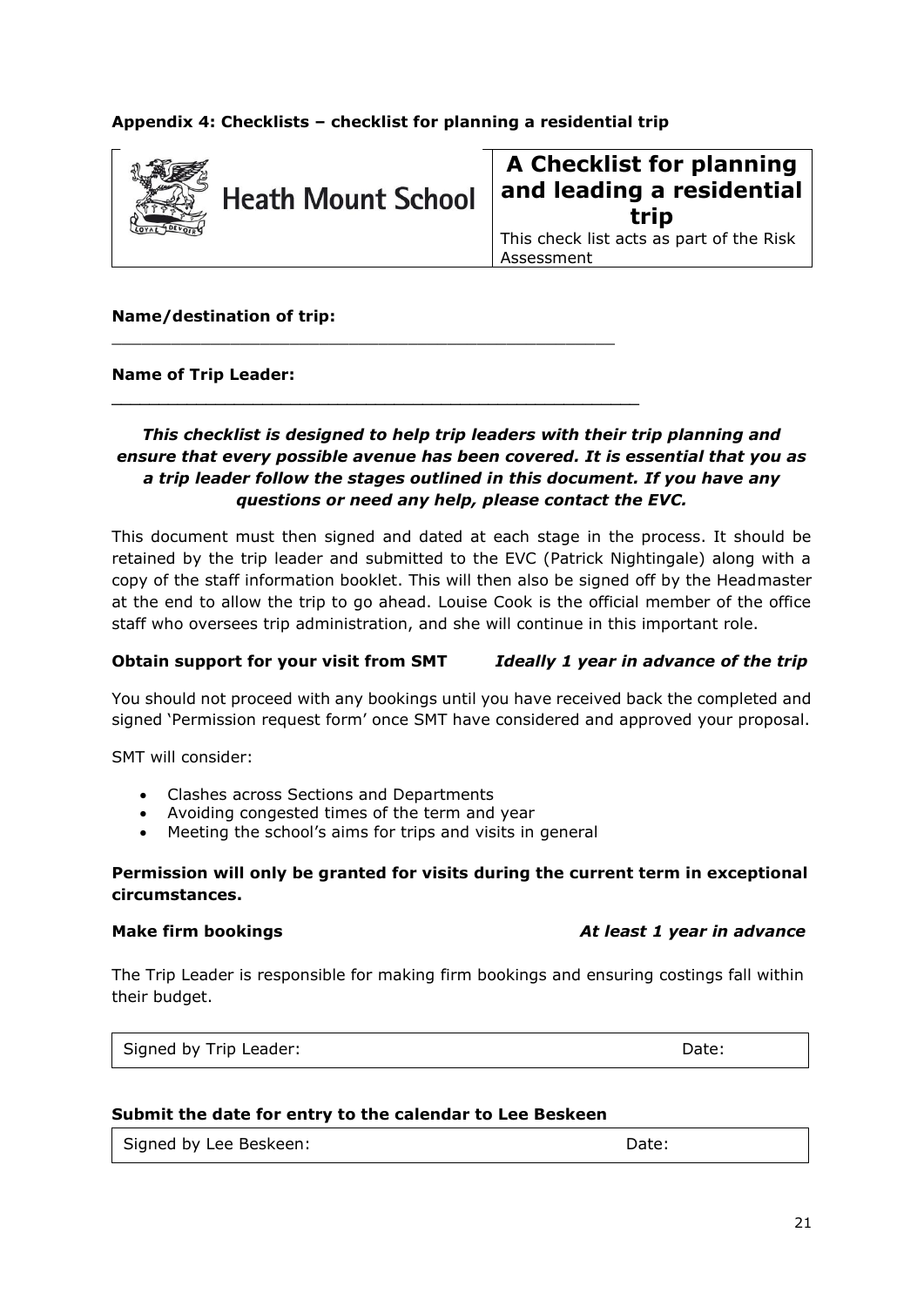# **Plan the trip in more detail in discussion with the EVC**

This discussion should include:

- The need for an inspection visit/risk assessments
- Communication with parents set up a date for a pupil and parents information evening (add to calendar)
- Communication with other sections and departments
- Activities, licensing and safety, safeguarding checks etc.
- Specific staffing balance of experience and staff, impact on school for term time visits, the need for a first aider, designated medical Lead etc.
- Group management issues counting groups, lost and lonely cards, etc
- Contingency plans
- Specific transport arrangements
- kit and clothing requirements
- apply for visa exemptions if required
- allocation of places (wording in any correspondence with parents)
- the need to include the emergency procedures on a school visit checklist in the documentation
- the need to be aware of the schools Critical Incident Plan
- Communication (School Mobile, text message etc)

# **All of these elements should be included in the staff information booklet**

Signed by EVC: Date: Date: Date: Date: Date: Date: Date: Date: Date: Date: Date: Date: Date: Date: Date: Date:  $\Box$ 

# **Cancellation procedures and policy**

Before sending out the initial letter the trip leader must ascertain what the cancellation policies are of any companies being booked with. **This information must be sent to, and checked with, Gail in the Finance Office**, and the relevant details factored into the trip planning and communicated to parents.

Signed by Finance:  $\qquad \qquad$  Date: Date:

### **Initial letter and sign up** *2-3 terms in advance*

A letter including details of dates and times, travel arrangements, activities (including those that will be part of your 'Plan B', staffing, rough costs, insurance and any additional kit or equipment requirements. This may, at this point, also include the details of an information evening for parents.

- Our trips 'Terms & Conditions' form. These include behaviour caveats, pupil code of conduct and cancellation arrangements. A deposit should also be asked for at this point when the parents are paying for the trip. Please liaise with the bursary regarding this sum.
- Send out the forms and set deadlines for the collection of any necessary information, visa requirements etc.

# **Collection of specific information once places have been confirmed** *1-2*

*terms in advance* Send the next set of forms out to the parents.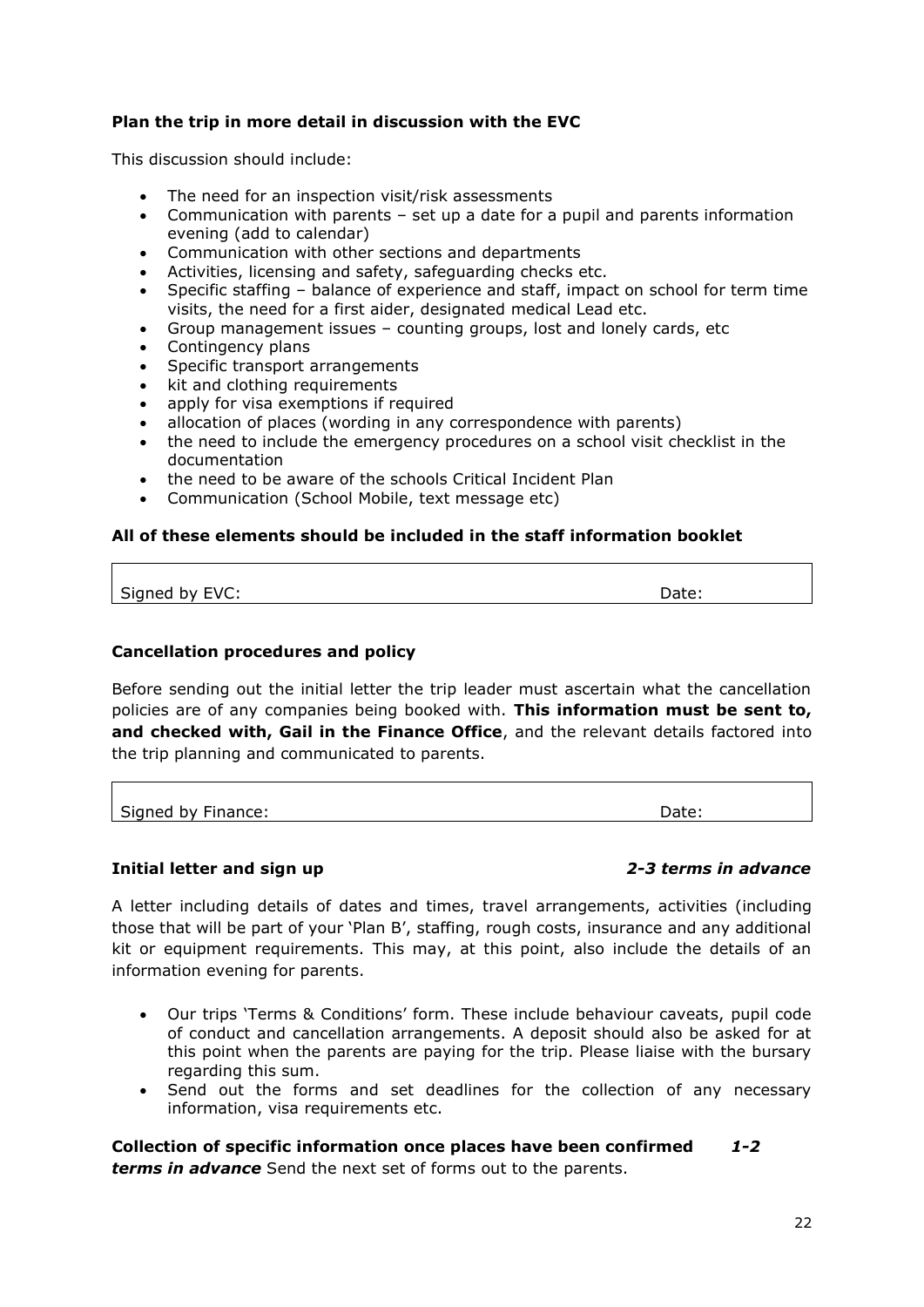- Indemnity form
- Medical consent (including details of three emergency contacts)
- Dietary requirements
- Parents should be reminded that the 'Primary Contact' as registered on the school database will be used for text messages during the trip. They must contact the trip leader individually if this needs to be changed for the trip e.g., the parents are away and a relative is collecting.
- Set dates for the collection of passports, pocket money and GHICs if required
- Set deadlines for the return of this information

# **Parent and Pupil Briefing** *In the term of the trip departing*

The parents and pupils should:

- know the aims of the trip
- receive an information handout of the PowerPoint / presentation details
- be reminded of timings/necessary kit etc
- be given a rough itinerary including all travel details
- be informed as to how their children will be supervised and kept safe throughout the trip
- be informed of how to contact the trip leader/travel company/and how information will flow throughout the trip
- be reminded about collation of information including passports, GHIC cards, pocket money, medicines, etc.
- have a clear understanding of the required levels of behaviour on the trip
- Trip leaders, in their trip briefing to pupils before a trip departs must instruct pupils that at times on the trip when they are told to stay with their group leader that they must do just that so that we always know that everyone is accounted for.
- They must listen closely to any instructions given by the trip leader, group leader, or anybody else in a position of authority very carefully at all times on the trip.

| Signed by Trip Leader: | Date: |
|------------------------|-------|
|                        |       |

# **Collate the specific pupil information that has been collected** *6 weeks in advance*

- Collate the medical and dietary information and then pass it to the School Nurses so that they can check it against the whole school information that they hold. This should be added to the staff information booklet.
- Designate who your trip first aider will be and check with the school nurse that they have been signed off as being competent to undertake this role.

**Designated first aider:** If using residential accommodation, dietary/medical requirements should be sent to your contact.

 $\_$  . The contribution of the contribution of  $\mathcal{L}_\mathcal{A}$ 

# **Designated Medical Lead:**

Signed by School Nurse:  $\Box$  Date: Date: Date: Date: Date: Date: Date: Date: Date: Date: Date: Date: Date: Date:  $\Box$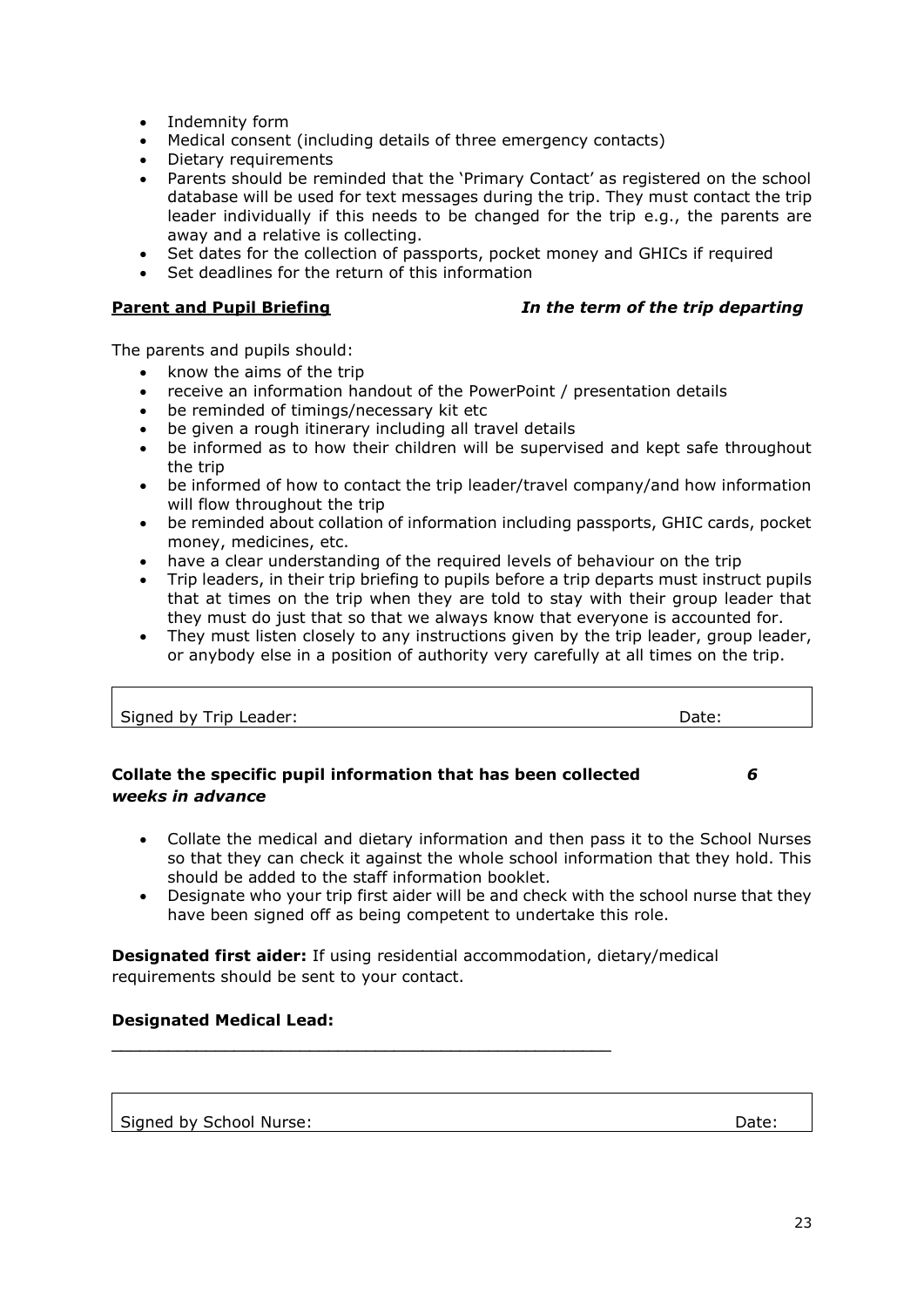- If traveling abroad then please make 2 photocopies of Passports and GHICs. One for the School Based Contact and the other to be carried separately from the originals. Passport photocopies kept separately from passports.
- Consult the EVC, Deputy Head (pastoral) and VS regarding any other information that may be held on the pupils signed up for the trip. This may highlight behavioural problems, mental health issues, safeguarding concerns and the like.

Signed by EVC: Date: Date: Date: Date: Date: Date: Date: Date: Date: Date: Date: Date: Date: Date: Date: Date: Date: Date: Date: Date: Date: Date: Date: Date: Date: Date: Date: Date: Date: Date: Date: Date: Date: Date: Dat

**Inform colleagues of pupils involved in any term time trip** *4 weeks in advance*

Send out an email and post details on the relevant notice board. It is better to email all staff than try to be specific and miss someone who needed to know.

Signed by Trip Leader:  $\Box$  Date:  $\Box$  Date:  $\Box$ 

# **Agree a designated SMT school-based contact** *4 weeks in advance*

This should be a member of SMT who will be available throughout the trip. The person should be given:

- your full itinerary
- a list of all those on the trip
- copies of any consent forms, contact and medical information collected specifically for the trip

Date:

Signed by SMT School Based Contact: Date: Date: Date:

- Ensure that Trip Leader is fully aware of any specific concerns or other pertinent pastoral information which might have an impact on how these children are managed and kept safe during the trip.
- Ensure that Trip Leader is aware of any children whose parents have not consented to their photographs being used in school marketing, newsletters or social media.

Signed by Jonny Spowart: New York 1988 and the Signed Date: Date: Date: Date: Date: Date: Date: Date: Date: Date:  $\Box$ 

### **Carry out a Risk Assessment** *4 weeks in advance*

The risk assessment templates are in the 'S' Drive under the School Trips folder. The EVC will be available to help in the process.

In short, the procedure is:

- Contact your venue and/or activity provider and ask them for their own risk assessment. Check licences etc. If any adults will be working closely with our children, then they must be DBS checked.
- If this is a new trip or a new trip leader is taking charge, an actual visit must be undertaken to all venues that will be used. In some instances, it may be acceptable to do the inspection visit remotely but this MUST be agreed with the EVC in advance.

### **Check in with DSL** *4 weeks in advance*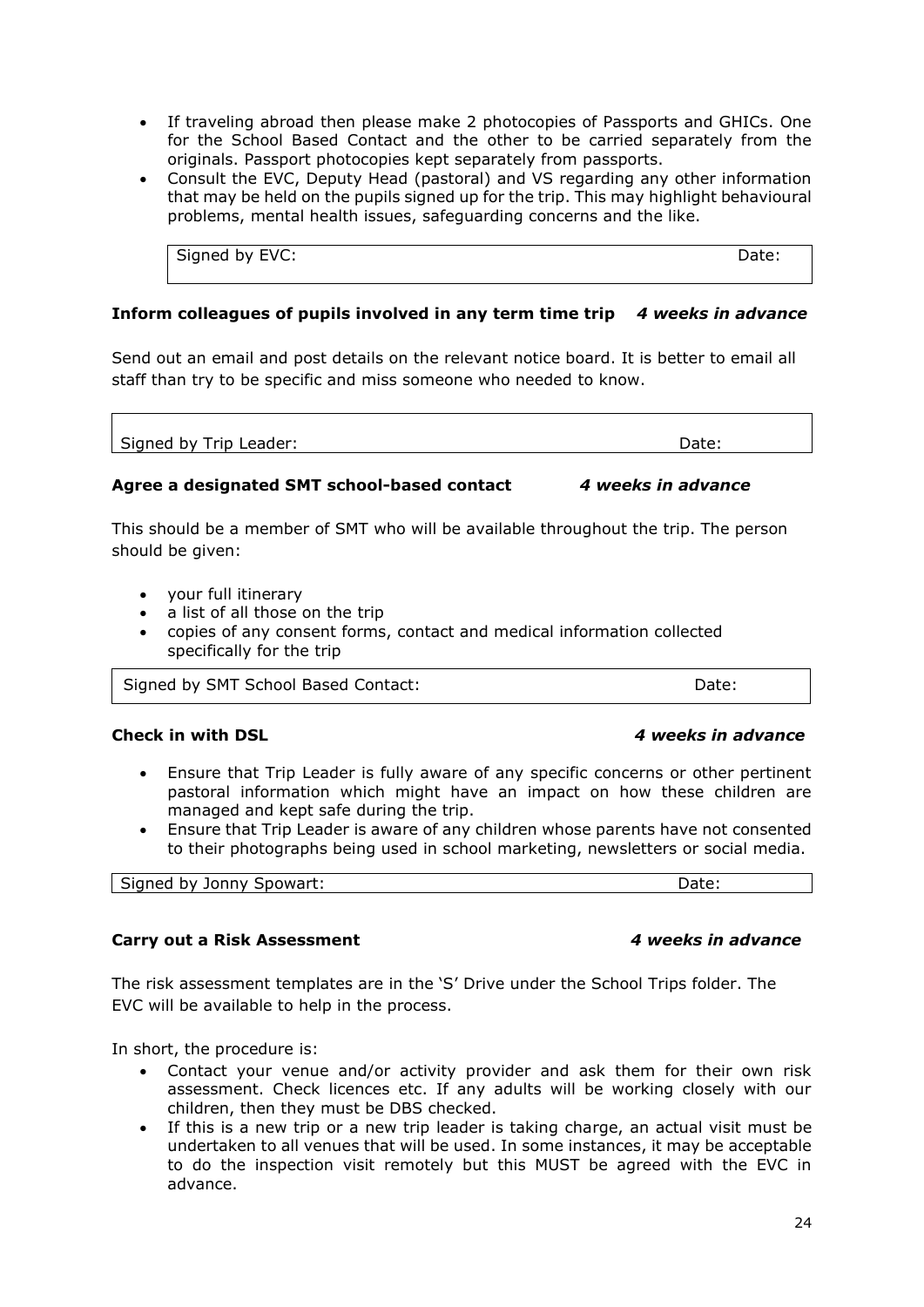- Work through your visit chronologically identifying any hazards, how you plan to minimise the risk and who you need to brief about it. Refer to the venues own risk assessment where appropriate.
- Identify any special needs amongst the children and adjust your staffing requirements accordingly.
- **Risk Assess your Plan B as well.** If your trip is influenced by the weather, tides etc. It is vital to have a Plan B. Pressing ahead regardless can have consequences way beyond just being uncomfortable and getting wet.
- Adjust your plans in the light of this process.
- Submit the completed RA to the EVC who will either suggest amendments or additions or simply sign it for the file. This should be completed at least 2 weeks in advance.

# **THE TRIP LEADER AND THE EVC WILL SIGN THE PRINTED COPY OF THE RISK ASSESSMENT. THIS SHOULD BE ADDED TO THE STAFF INFORMATION BOOKLET AND MUST FORM PART OF THE STAFF BRIEFING**

# **Divide your pupils into "counting groups"** *3 weeks in advance*

It is recognised good practice to divide large groups into smaller counting groups thus minimising the risk of miss-counting. This is particularly important in crowded public areas where assembling a large group would be difficult. Allocate the pupils to the staff. Counting group lists should be included in the staff information booklet which the other supervisors carry at all times. Where possible the group leader should not have a group allocated to them.

# **Set up a contact group on ISAMS** *2 weeks in advance*

• Set up a contact group, or groups for the visit. (There are times when 2 or more groups are needed as a result of split itineraries or travel arrangements.) The Trip Leader, and at least one other member of the party, should know how to send messages using the system.

Signed by Trip Leader:  $\blacksquare$ 

# **Allocate rooms** *2 weeks in advance*

On all residential trips the group leader should allocate rooms in advance but do not inform the children.

- Obtain a room list and plan if available from the accommodation
- The pupils may be given an element of choice in who they share with
- Pupils should not be allocated single rooms
- The location of staff rooms should be considered carefully, and labels made for the doors to enable pupils to seek help quickly if required
- Ask the Head of Years to check the proposed allocation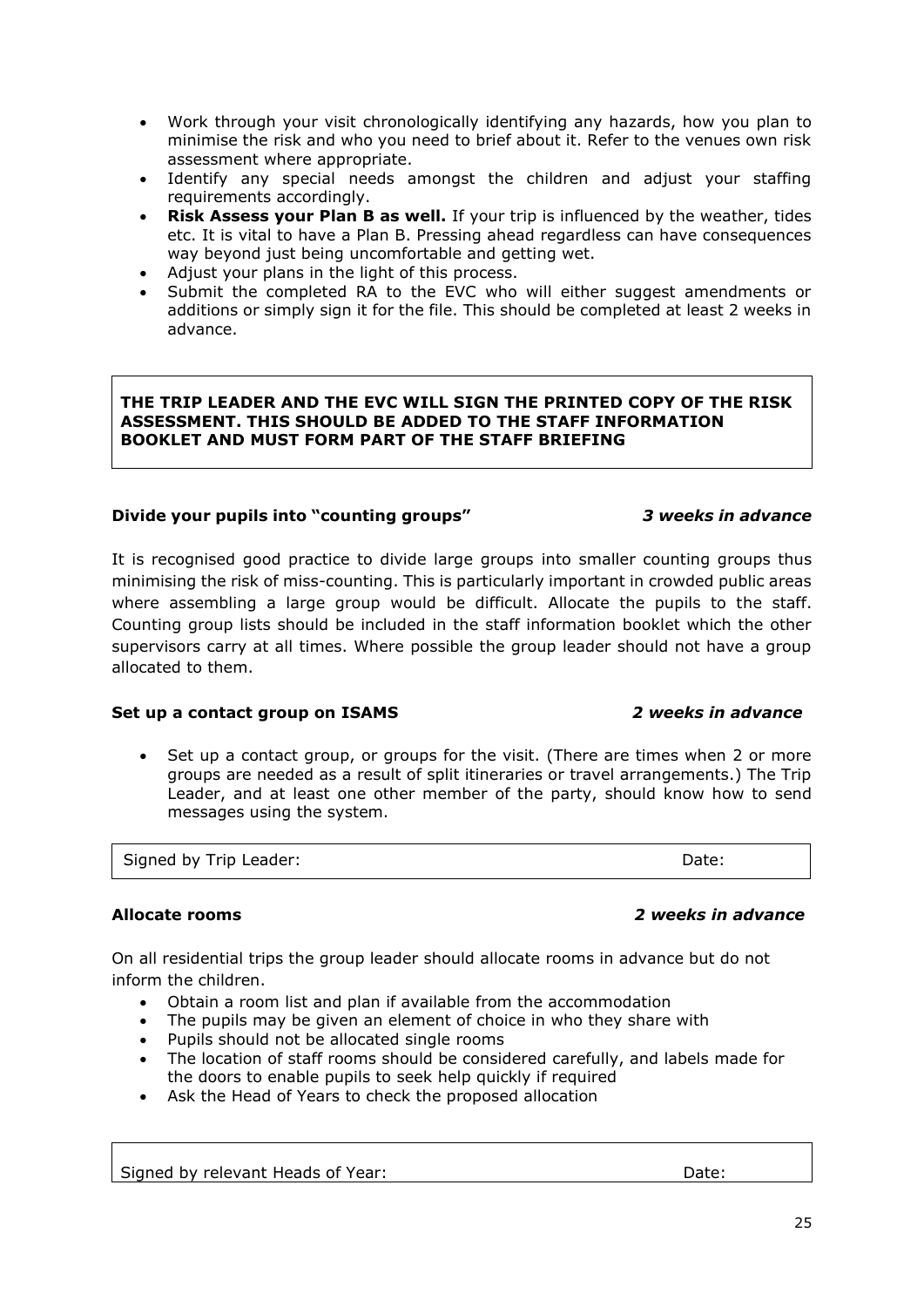# **Brief the staff on the trip** *1-2 weeks in advance*

All those on the trip must have a copy of the staff information booklet which will include:

- the travel arrangements and trip itinerary
- the activities planned
- the risk assessment
- medical and dietary information and the role of the Medical Lead
- counting group allocation (and any special needs within their group)
- details of the emergency plan
- contact numbers of the Trip Leader and other supervisors
- the school-based contact number
- allocation of specific responsibilities. For example, appointment of a Deputy Trip Leader, Medical Lead responsible for collecting all medicines/First Aid and a Banker.
- Pupils of specific concern, those not to be included in social media post etc.

**Staff are reminded of the need to record any incident, accident, administration of first aid or homely medicine or monitoring of a pupil during the trip. The trip leader will ensure that parents are kept advised either during or after the trip. Instructors will lead activity sessions, but Heath Mount Staff retain ultimate responsibility for pupil safety and must exercise their judgement at all times.**

| Signed by Trip Leader: | Date: |
|------------------------|-------|
|                        |       |

Whilst Heath Mount does not prohibit the consumption of alcohol**\*** amongst the staff, consumption should be moderate. The potential need for drivers and first aiders must be taken in to account and at least two members of staff must remain alcohol free at any one time.

*\*Consumption of any alcohol at all is always at the trip leader's discretion.*

| Signed by Trip Leader:        | Date: |
|-------------------------------|-------|
| Signed by Deputy Trip Leader: | Date: |
| Signed by Trip Staff Member:  | Date: |
| Signed by Trip Staff Member:  | Date: |
| Signed by Trip Staff Member:  | Date: |
| Signed by Trip Staff Member:  | Date: |
| Signed by Trip Staff Member:  | Date: |
| Signed by Trip Staff Member:  | Date: |
|                               |       |

### **Arrange for the collation of documentation 1-2 weeks in advance**

Organise with the school office, and inform parents, when all documentation should be delivered into school. Louise Cook will organise all of this and sort into group leader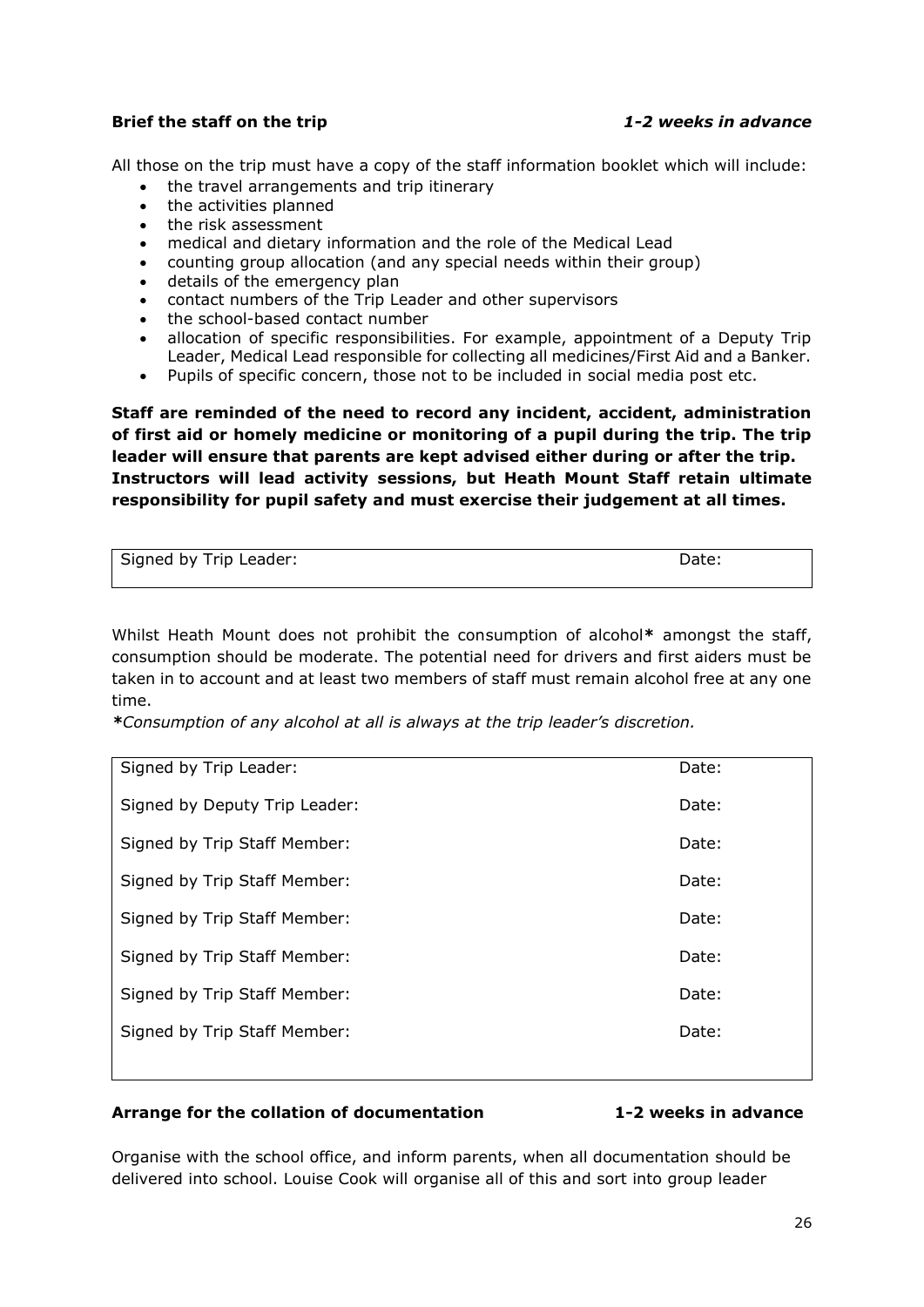packs. Trip Leader must check all of the documentation. This should all be locked away until the trip departs.

- Passports (all passports should have at least 6 months to run on them)
- Visas
- **GHIC Cards**
- Medication for the trip; EpiPen's, asthma inhalers, controlled medication, prescriptions etc (clearly labelled to go to matron to be collated with the first aid kit and handed to the Medical Lead on the trip)
- Pocket Money

# **Manage the finances in conjunction with the Bursary** *On-going*

The Trip Leader must keep track of all expenditure before, during and after the visit.

- All receipts must be kept, and spending should be itemised for presentation to the Bursary on return if required.
- Pre-paid currency cards are available from the Bursary and should be arranged in advance.
- Petty cash must be requested two weeks in advance.
- Book out a school mobile from the bursary and add the number to trip documentation.

Signed by Bursar: Date: Date:

## **Ongoing risk assessment during the visit** *On-going*

This is where the Trip Leader has to actually lead. Throughout the visit the Trip Leader must be ready and willing to make potentially difficult decisions in the interest of the smooth running of the trip and most importantly to maintain the safety of all concerned. Having a Plan B and a flexible itinerary is vital.

Trip Leaders should be ready to adjust the plans as a result of

- the weather
- illness or injury
- the condition of the group
- travel problems
- problems with accommodation
- staffing issues
- behavioural issues
- a million other unforeseen circumstances

# **Evaluation of the visit** *Within 2 weeks of the trip returning (a copy to PN)*

After all trips the group leader should carry out an evaluation of the trip. This should include discussion on

- the success of the trip in relation to its objectives
- the arrangements if it is to be repeated
- the finances
- the accuracy of the risk assessment